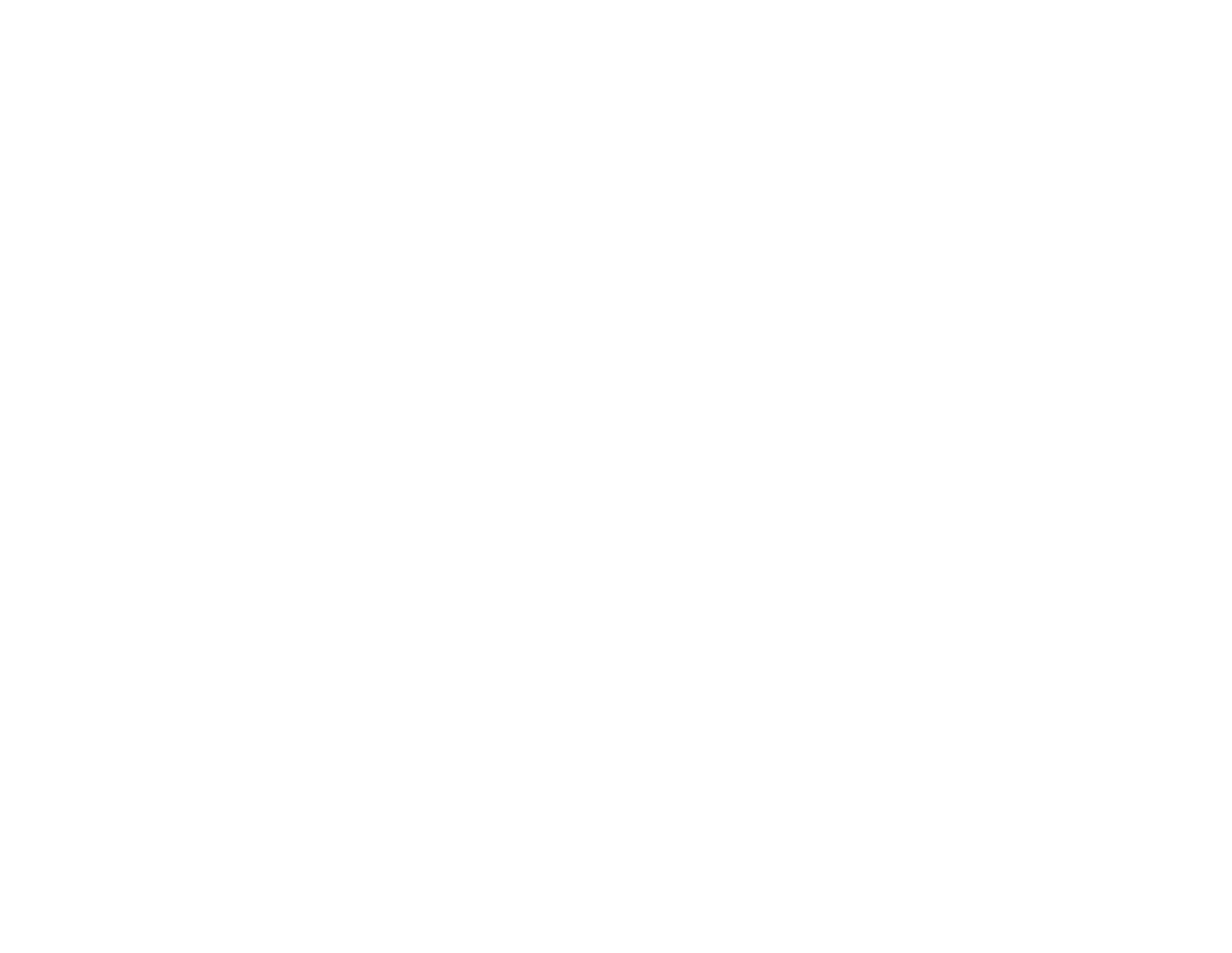### **Table of Contents**

### Section I: Executive Summary **Page 5** and the section I: Executive Summary Percent of Your Students Ready for College-Level Coursework Five Year Trends—Percent of Students Who Met College Readiness Benchmarks Five Year Trends—Average ACT Scores Five Year Trends—Average ACT Scores by Level of Preparation Five Year Trends—Percent and Average Composite Score by Race/Ethnicity Percent of Students in College Readiness Standards Score Ranges Average ACT College Reportable Scores by Test Session Duration Percent of Students Who Met College Readiness Benchmark Scores by Test Session Duration Section II: Academic Achievement **Page 11** Page 11 ACT Score Distributions, Cumulative Percentages, Averages, and Quartile Values Average ACT Composite Scores for Race/Ethnicity by Level of Preparation Average ACT Scores by Race/Ethnicity Percent of Students in College Readiness Standards Score Ranges Average ACT Scores by Gender Percent of Students Who Met College Readiness Benchmark Scores by Gender College Readiness Benchmark Percent and Average ACT Scores by Overall High School Curriculum College Readiness Benchmark Percent and Average ACT Scores by Content-Specific Curriculum Section III: College Readiness & Impact of Course Rigor Page 17 Percent of Students Who Met ACT College Readiness Benchmark Scores by Race/Ethnicity Average ACT Scores and Average ACT Score Changes by Common Course Patterns College Readiness Percents by Common Course Patterns Section IV: Career and Educational Aspirations **Page 25** Page 25 Distribution of Planned Educational Majors for All Students by College Plans Average ACT Composite Scores for Racial/Ethnic Groups by Post-Secondary Educational Aspirations Students' Score Report Preferences at Time of Testing Section V: Optional Writing Test Results **Page 29** Page 29 Average ACT English and Writing Scores by Race/Ethnicity and Gender for students who took ACT Writing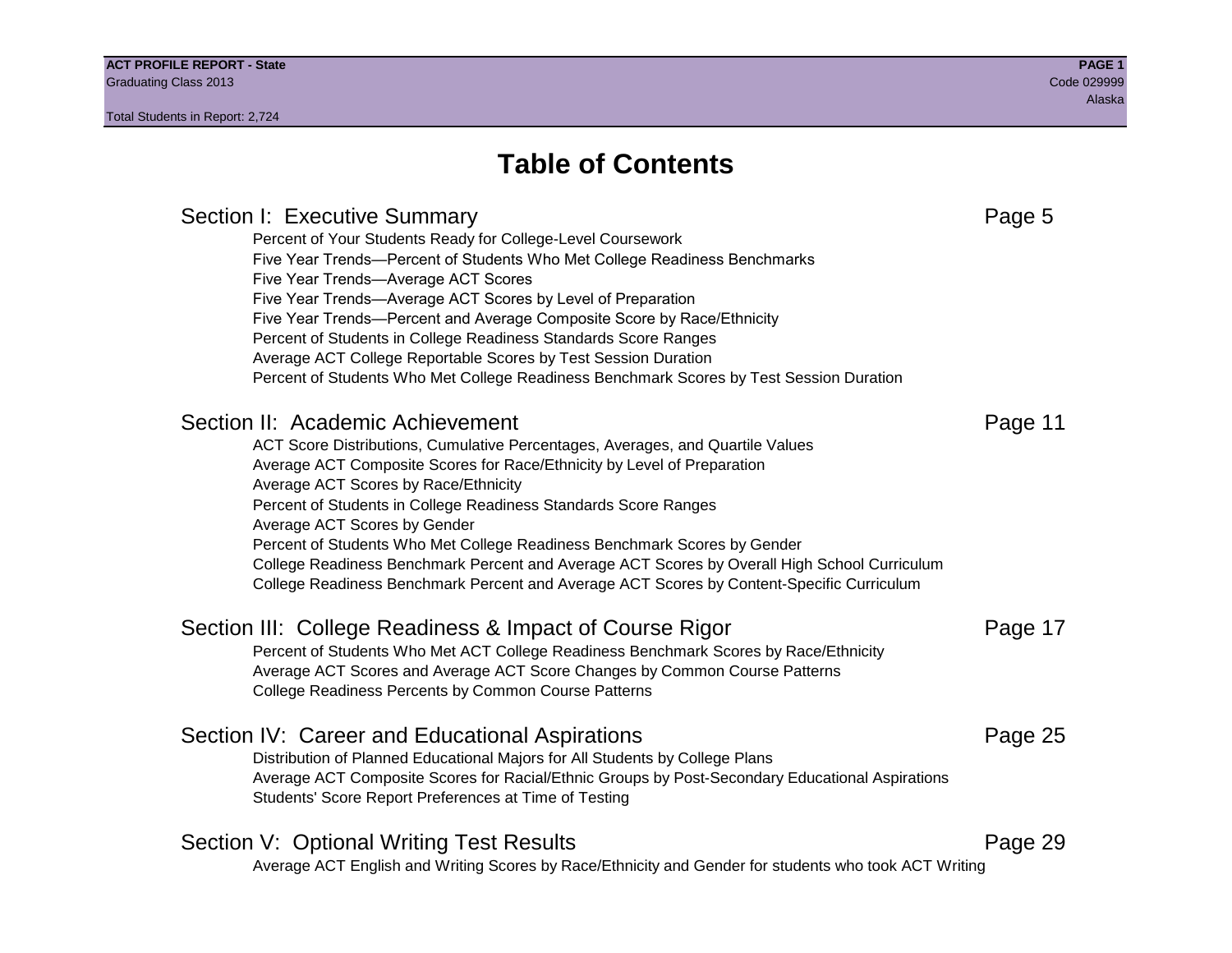This report provides information about the performance of your 2013 graduating seniors who took the ACT as sophomores, juniors, or seniors; and self-reported at the time of testing that they were scheduled to graduate in 2013. Beginning with the Graduating Class of 2013, all students whose scores are college reportable, both standard and extended time tests, are now included in the report.

This report focuses on:

**Performance** - student test performance in the context of college readiness

**Access** - number of your graduates exposed to college entrance testing and the percent of race/ethnicity participation

**Course Selection** - percent of students pursuing a core curriculum

**Course Rigor** - impact of rigorous coursework on achievement

**College Readiness** - percent of students meeting ACT College Readiness Benchmark Scores in each content area

**Awareness** - extent to which student aspirations match performance

**Articulation** - colleges and universities to which your students send test results

Each year, test data for a school, district, and the state represents a different cohort of students. ACT encourages educators to focus on trends (3, 5, 10 years), not year-to-year changes. Such changes can represent normal – even expected – fluctuations. On the other hand, trend lines offer more insight into what is happening in a school, district, or the state.

Furthermore, ACT encourages educators to measure student performance in the context of college readiness measures. The focus should be on the number and percentage of students who met or exceeded ACT's College Readiness Benchmark Scores, a measure that is much more meaningful and understandable than an average composite score for a group of students.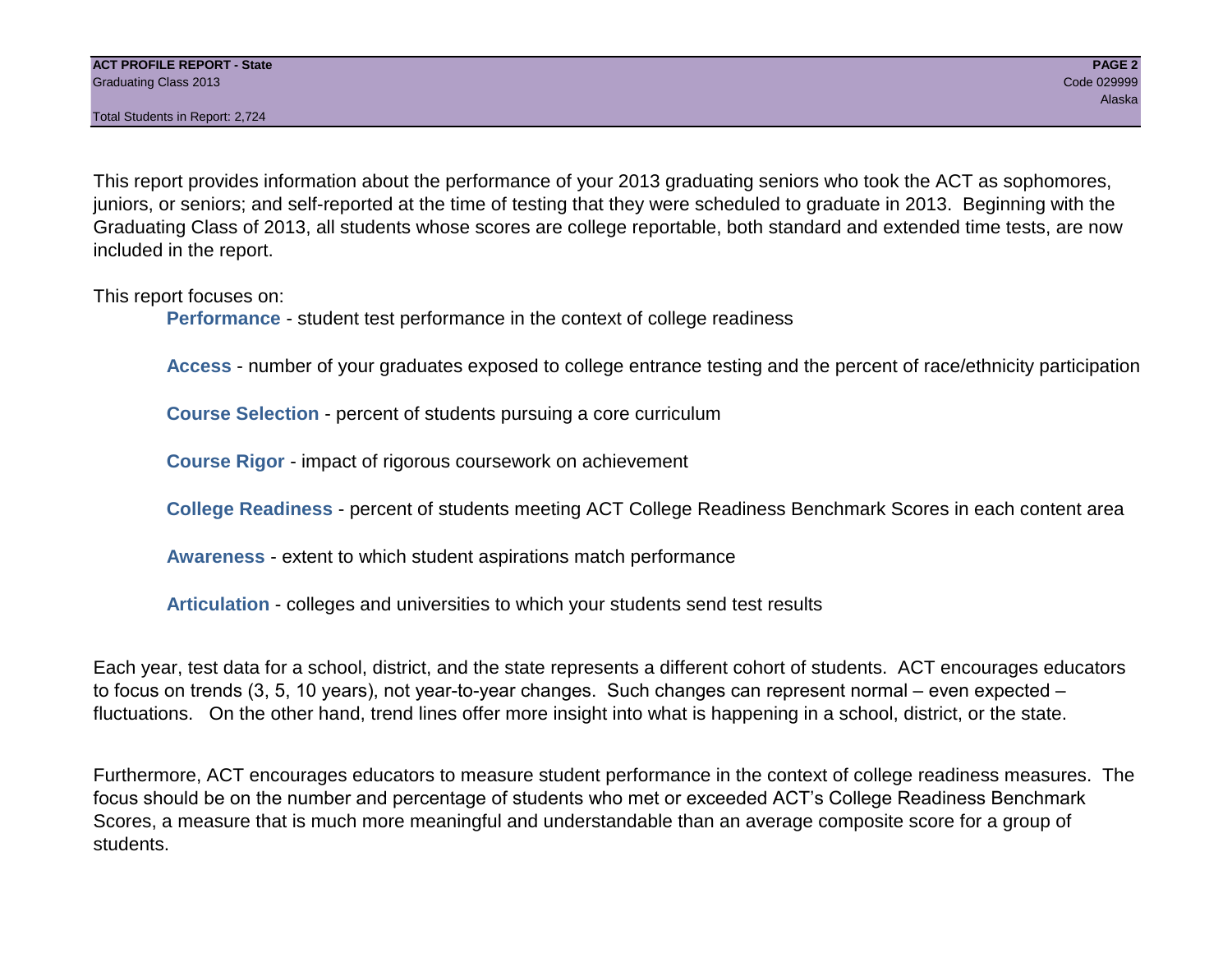#### **The ACT is a curriculum-based measure of college readiness. ACT components include:**

Tests of academic achievement in English, math, reading, science, and writing (optional) High school grade and course information Student Profile Section Career Interest Inventory

#### **The ACT:**

Every few years, ACT conducts the **ACT National Curriculum Survey** to ensure its curriculum-based assessment tools accurately measure the skills high school teachers teach and instructors of entry-level college courses expect. The ACT is the only college readiness test designed to reflect the results of such a survey.

ACT's **College Readiness Standards** are sets of statements intended to help students, parents and educators understand the meaning of test scores. The standards relate test scores to the types of skills needed for success in high school and beyond. They serve as a direct link between what students have learned and what they are ready to do next. The ACT is the only college readiness test for which scores can be tied directly to standards. *Connecting College Readiness Standards to the Classroom* interpretive guides can be found at www.act.org/standard/infoserv.html.

Only the ACT reports **College Readiness Benchmark Scores** – A benchmark score is the minimum score needed on an ACT subject-area test to indicate a 50% chance of obtaining a B or higher or about a 75% chance of obtaining a C or higher in the corresponding credit-bearing college courses, which include English Composition, Algebra, Social Science and Biology. These scores were empirically derived based on the actual performance of students in college. The College Readiness Benchmark Scores, updated for 2013, are:

| College Course/Course Area | <b>ACT Test</b> | <b>Benchmark Score</b> |
|----------------------------|-----------------|------------------------|
| <b>English Composition</b> | English         | 18                     |
| Algebra                    | Mathematics     | 22                     |
| <b>Social Sciences</b>     | Reading         | 22                     |
| Biology                    | Science         | 23                     |

For more information, go to www.act.org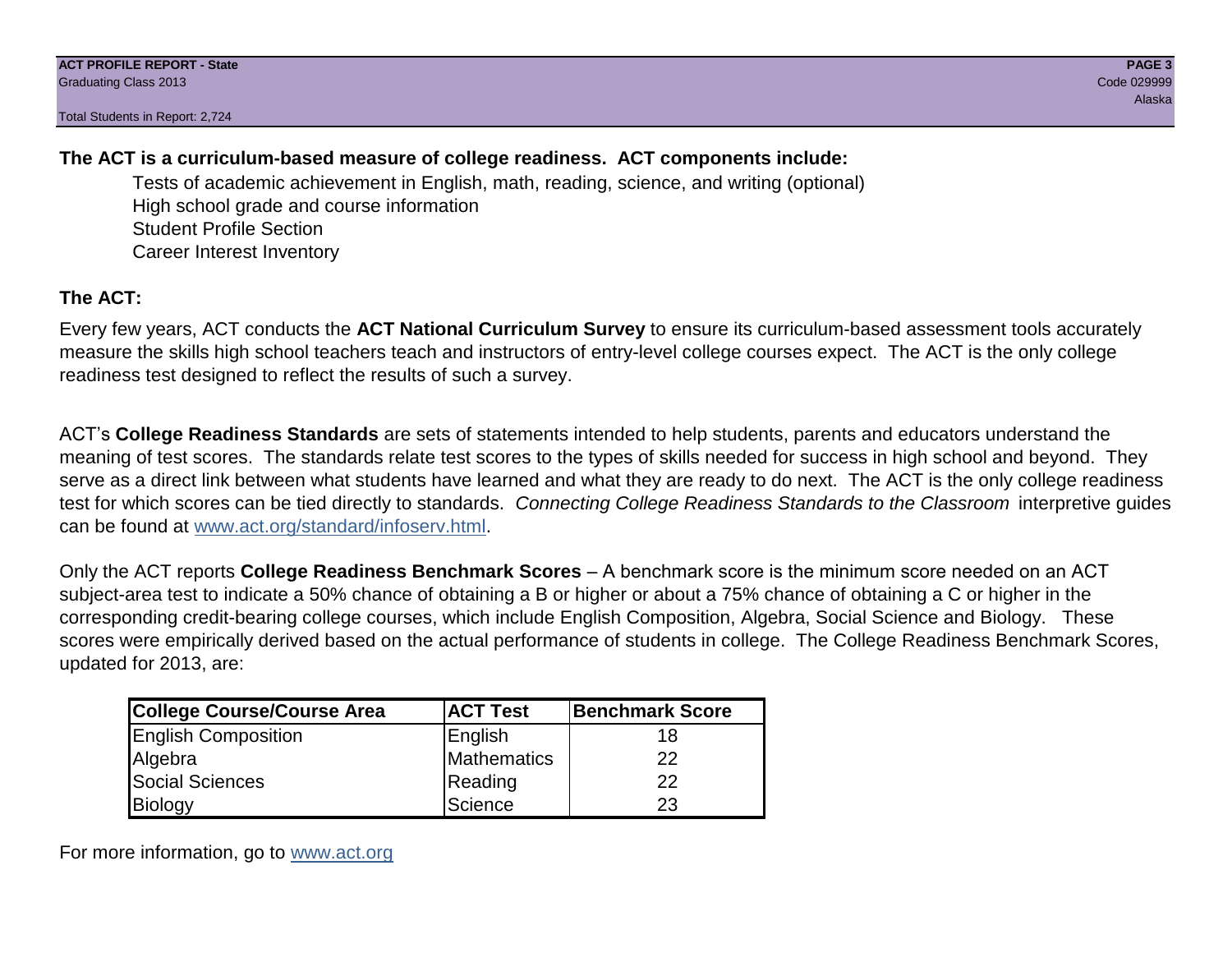#### **How to Improve Scores and Increase College Readiness**

28% of your students met all four ACT College Readiness Benchmark Scores (Table 1.1). To improve students' scores and increase the percentage of students identified as college ready, ACT suggests:

PROVIDING ACCESS FOR ALL STUDENTS TO TAKE THE ACT: 2,724 of your students are included in this report (the 'cohort'). Increasing access insures that more students have the opportunity to consider college and allows the reader to use this report to evaluate how well courses and instructional programs are preparing students for college and work.

MAKING CORE CURRICULUM A PRIORITY: Emphasize the need for all students to develop college and work ready skills, regardless of postsecondary aspirations. 62% of the students in the cohort reported taking courses that would be considered 'Core or More' (Table 1.4).

MAKING SURE STUDENTS ARE TAKING THE RIGHT KINDS OF COURSES: Table 3.2 reports 9% of the cohort took less than three years of math courses. Of these students, 6% were college ready. 14% of the cohort reported taking a course sequence of Algebra I, Algebra II, and Geometry. 19% of these students were college ready. In comparison, 66% of the students who took 3 or more years of math beyond Algebra I, Algebra II, and Geometry were college ready. Getting more students ready for Algebra prior to 9th grade will increase the chances that students will be prepared for and take advanced-level math courses.

Similarly, Table 3.2 reports 18% of the cohort took less than three years of natural science courses. 23% of these students were college ready. In comparison, 46% of students who took at least three years of science coursework were college ready.

EVALUATING RIGOR OF COURSES: Table 2.6 reports the percentage of students falling in each of the ACT College Readiness Standards score ranges. For example, approximately 44% of the cohort fall into the lowest three Mathematics score ranges. To increase these students' achievement, identify the standards they should focus on next by accessing ACT's College Readiness Standards at www.act.org/standard.

PLAN GUIDANCE ACTIVITIES BASED ON STUDENTS' CAREER AND COLLEGE ASPIRATIONS: Data in Tables 4.1 and 4.2 enable the reader to determine if aspirations are consistent with academic performance and whether among students with similar aspirations, academic performance is consistent across racial/ethnic groups.

For more information on interpreting data in this report, or to learn how ACT can help your students improve their readiness for college and the workplace, contact ACT Customer Service at 319-337-1309 or customerservices@act.org.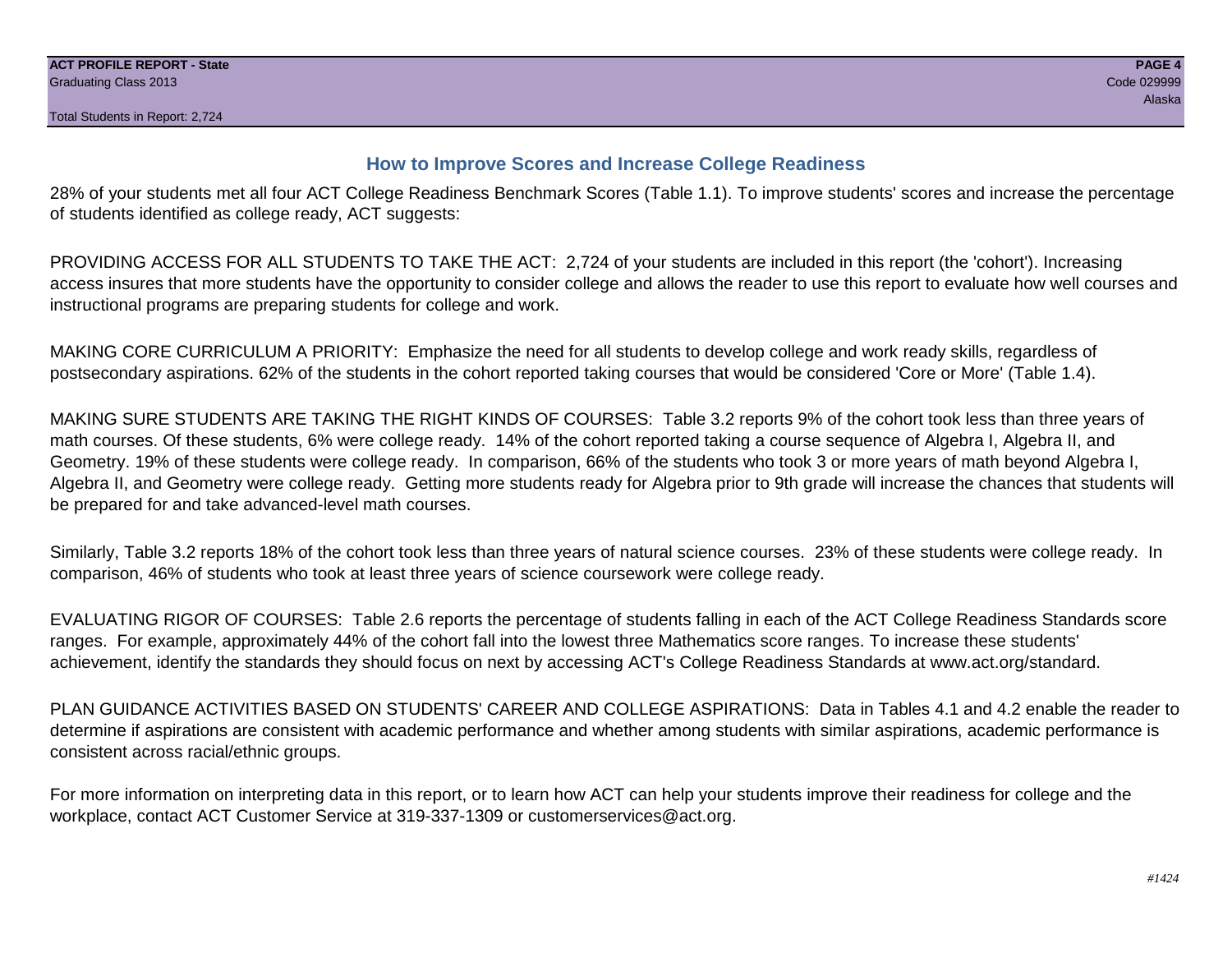**ACT PROFILE REPORT - State: SECTION I, EXECUTIVE SUMMARY PAGE 5** Graduating Class 2013 Code 029999

Total Students in Report: 2,724

### Section I Executive Summary

Beginning with the Graduating Class of 2013, all students whose scores are college reportable, both standard and extended time tests, are now included. Also beginning with the 2013 Graduating Class data, College Readiness Benchmarks for Reading and Science were updated to reflect the most recent college coursework research.

> To find the results of only standard time or extended time test takers, refer to Tables 1.7 and 1.8 on page 10.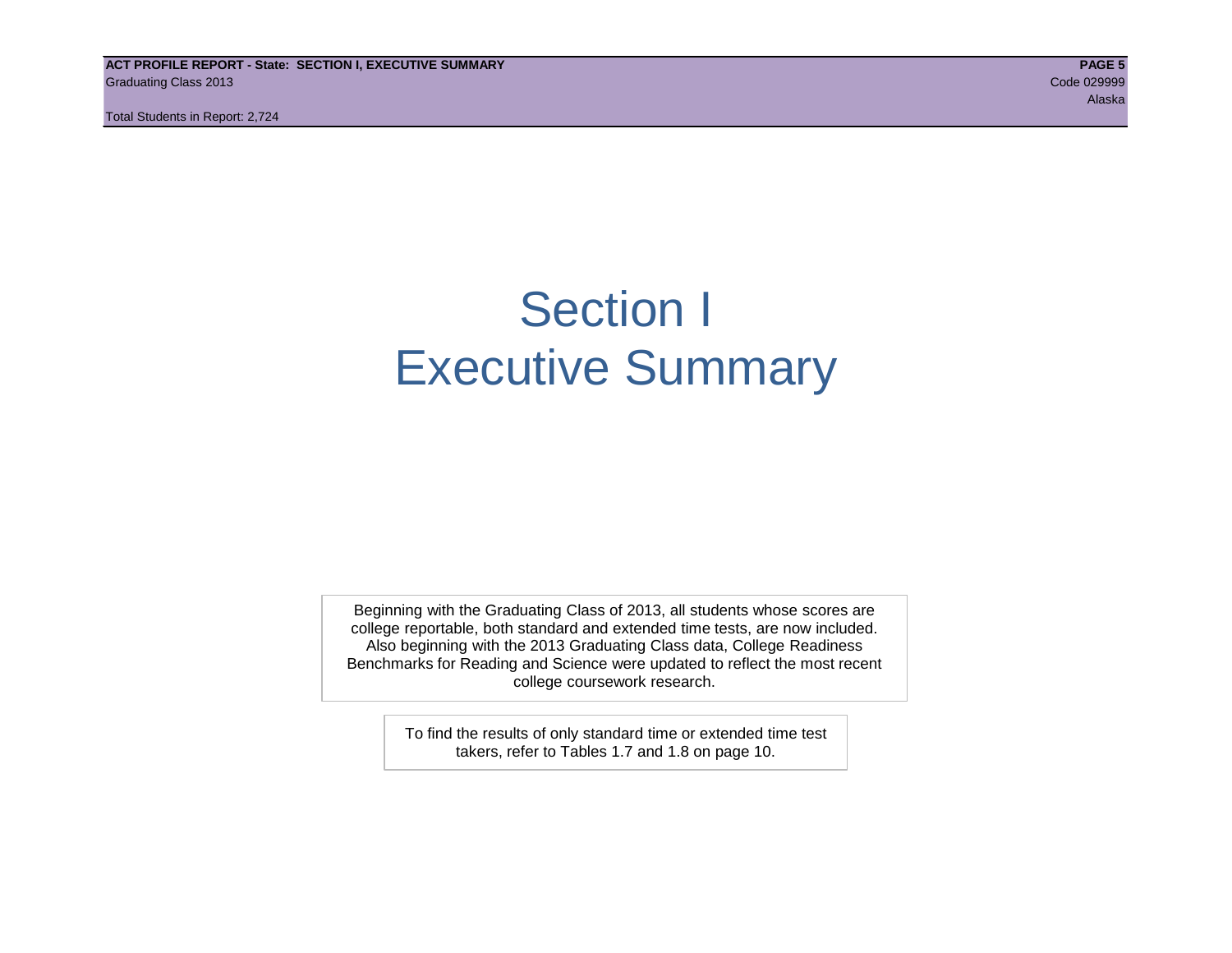#### **ACT PROFILE REPORT - State: SECTION I, EXECUTIVE SUMMARY PAGE 6** Graduating Class 2013 Code 029999

Total Students in Report: 2,724





**A benchmark score is the minimum score needed on an ACT subject-area test to indicate a 50% chance of obtaining a B or higher or about a 75% chance of obtaining a C or higher in the corresponding credit-bearing college course.**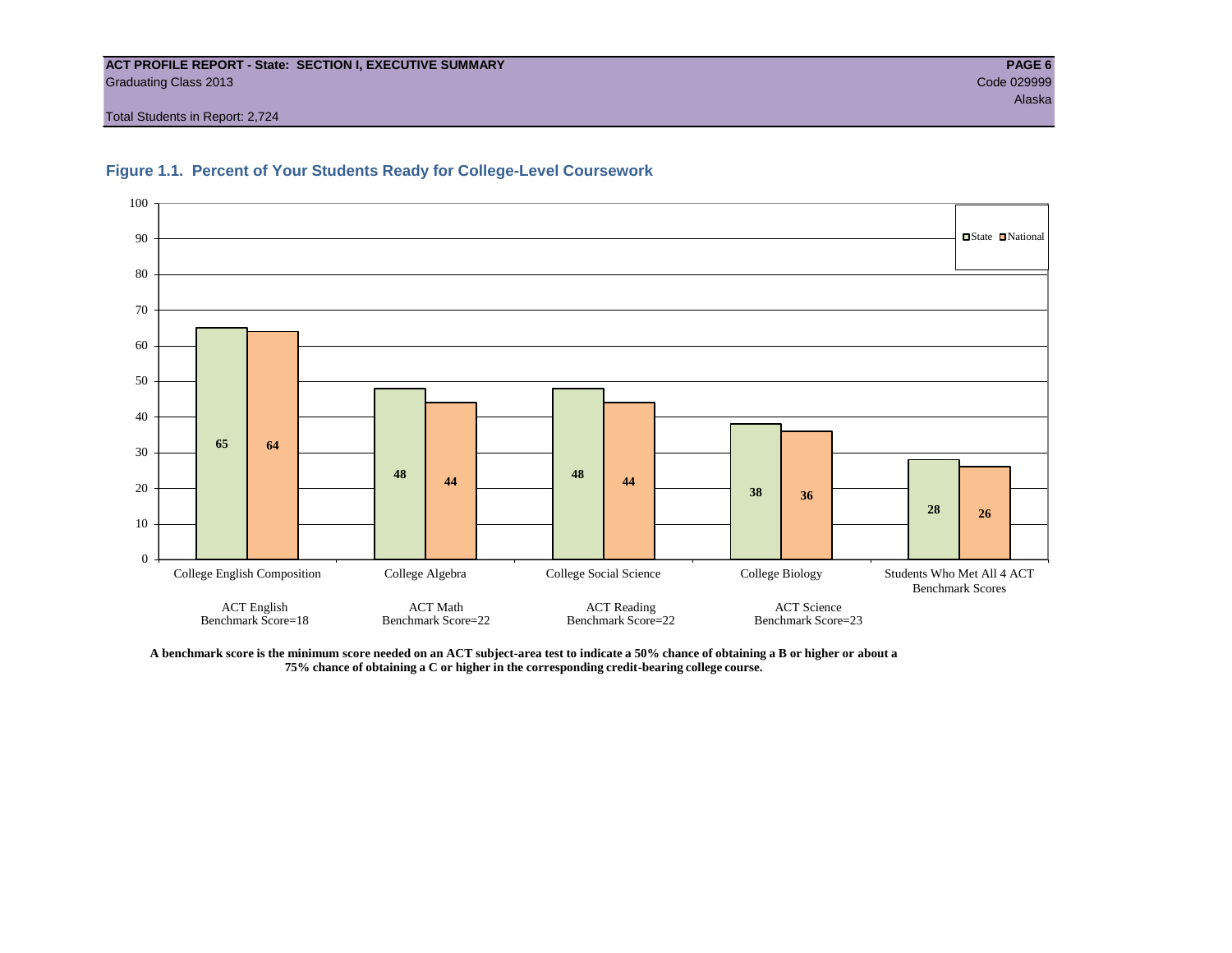#### **ACT PROFILE REPORT - State: SECTION I, EXECUTIVE SUMMARY PAGE 7** Graduating Class 2013 Code 029999

Total Students in Report: 2,724

|      |              | <b>Number of Students</b> |              | <b>Percent Who Met Benchmarks</b> |                    |          |                |          |                |          |                     |          |  |  |
|------|--------------|---------------------------|--------------|-----------------------------------|--------------------|----------|----------------|----------|----------------|----------|---------------------|----------|--|--|
|      |              | <b>Tested</b>             |              | <b>English</b>                    | <b>Mathematics</b> |          | <b>Reading</b> |          | <b>Science</b> |          | <b>Met All Four</b> |          |  |  |
| Year | <b>State</b> | <b>National</b>           | <b>State</b> | National                          | State              | National | <b>State</b>   | National | <b>State</b>   | National | <b>State</b>        | National |  |  |
| 2009 | 2,254        | 1,480,469                 | 65           | 67                                | 44                 | 42       | 55             | 53       | 28             | 28       | 25                  | 23       |  |  |
| 2010 | 2,228        | ,568,835                  | 65           | 66                                | 47                 | 43       | 55             | 52       | 31             | 29       | 26                  | 24       |  |  |
| 2011 | 3,022        | 1,623,112                 | 65           | 66                                | 47                 | 45       | 56             | 52       | 30             | 30       | 25                  | 25       |  |  |
| 2012 | 2,598        | 1,666,017                 | 67           | 67                                | 48                 | 46       | 56             | 52       | 30             | 31       | 26                  | 25       |  |  |
| 2013 | 2,724        | 1,799,243                 | 65           | 64                                | 48                 | 44       | 48             | 44       | 38             | 36       | 28                  | 26       |  |  |

#### **Table 1.1. Five Year Trends—Percent of Students Who Met College Readiness Benchmarks**

#### **Table 1.2. Five Year Trends—Average ACT Scores**

|      |              | <b>Number of Students</b> |              |                | <b>Average ACT Scores</b> |                 |              |          |                |          |                  |          |  |  |
|------|--------------|---------------------------|--------------|----------------|---------------------------|-----------------|--------------|----------|----------------|----------|------------------|----------|--|--|
|      |              | <b>Tested</b>             |              | <b>English</b> | <b>Mathematics</b>        |                 | Reading      |          | <b>Science</b> |          | <b>Composite</b> |          |  |  |
| Year | <b>State</b> | <b>National</b>           | <b>State</b> | National       |                           | <b>National</b> | <b>State</b> | National | <b>State</b>   | National | <b>State</b>     | National |  |  |
| 2009 | 2,254        | .480.469                  | 20.1         | 20.6           | 21.1                      | 21.0            | 21.7         | 21.4     | 20.7           | 20.9     | 21.0             | 21.1     |  |  |
| 2010 | 2,228        | .568.835                  | 20.3         | 20.5           | 21.2                      | 21.0            | 21.7         | 21.3     | 20.9           | 20.9     | 21.1             | 21.0     |  |  |
| 2011 | 3,022        | .623,112                  | 20.3         | 20.6           | 21.4                      | 21.1            | 21.7         | 21.3     | 21.0           | 20.9     | 21.2             | 21.1     |  |  |
| 2012 | 2,598        | .666,017                  | 20.3         | 20.5           | 21.3                      | 21.1            | 21.8         | 21.3     | 20.8           | 20.9     | 21.2             | 21.1     |  |  |
| 2013 | 2.724        | ,799,243                  | 20.1         | 20.2           | 21.2                      | 20.9            | 21.7         | 21.1     | 21.0           | 20.7     | 21.1             | 20.9     |  |  |

#### **Table 1.3. Five Year Trends—Average ACT Scores Nationwide**

|      | <b>Number of Students</b> |                |                    | <b>Average ACT Scores</b> |                |                  |
|------|---------------------------|----------------|--------------------|---------------------------|----------------|------------------|
| Year | Tested                    | <b>English</b> | <b>Mathematics</b> | Reading                   | <b>Science</b> | <b>Composite</b> |
| 2009 | ,480,469                  | 20.6           | 21.0               | 21.4                      | 20.9           | 21.1             |
| 2010 | ,568,835                  | 20.5           | 21.0               | 21.3                      | 20.9           | 21.0             |
| 2011 | ,623,112                  | 20.6           | 21.1               | 21.3                      | 20.9           | 21.1             |
| 2012 | ,666,017                  | 20.5           | 21.1               | 21.3                      | 20.9           | 21.1             |
| 2013 | ,799,243                  | 20.2           | 20.9               | 21.1                      | 20.7           | 20.9             |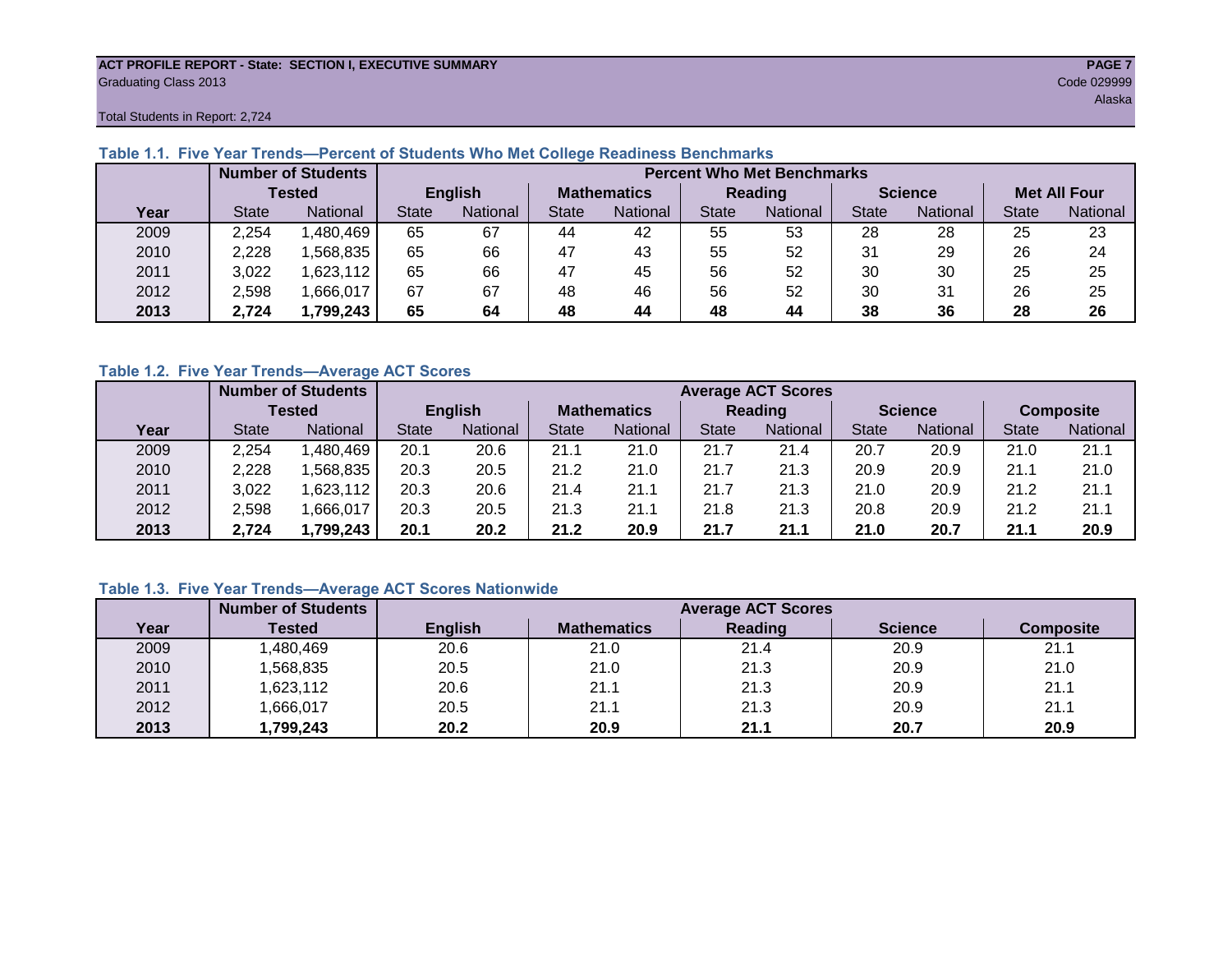#### **ACT PROFILE REPORT - State: SECTION I, EXECUTIVE SUMMARY PAGE 8** Graduating Class 2013 Code 029999

#### Total Students in Report: 2,724

|      |         | <b>Number of Students</b><br>Tested |      | Percent <sup>2</sup> |         | <b>English</b> |         | <b>Mathematics</b> | <b>Reading</b> |           | <b>Science</b> |           | <b>Composite</b> |           |
|------|---------|-------------------------------------|------|----------------------|---------|----------------|---------|--------------------|----------------|-----------|----------------|-----------|------------------|-----------|
|      |         |                                     | Core | Less                 |         |                |         |                    |                |           |                |           |                  |           |
|      | Core or | Less than                           | or   | than                 | Core or | Less than      | Core or | Less than          | Core or        | Less than | Core or        | Less than | Core or          | Less than |
| Year | More    | Core                                | More | Core                 | More    | Core           | More    | Core               | More           | Core      | More           | Core      | More             | Core      |
| 2009 | .228    | 504                                 | 54   | 22                   | 23.0    | 19.9           | 23.6    | 19.8               | 24.4           | 21.8      | 22.8           | 20.2      | 23.6             | 20.5      |
| 2010 | .275    | 479                                 | 57   | 21                   | 22.9    | 19.7           | 23.4    | 19.9               | 24.2           | 21.3      | 22.9           | 20.1      | 23.5             | 20.3      |
| 2011 | .698    | 811                                 | 56   | 27                   | 22.6    | 18.9           | 23.3    | 19.7               | 23.7           | 20.7      | 22.8           | 19.6      | 23.2             | 19.9      |
| 2012 | .568    | 695                                 | 60   | 27                   | 22.5    | 18.8           | 23.2    | 19.3               | 23.8           | 20.3      | 22.5           | 19.5      | 23.7             | 19.6      |
| 2013 | .701.   | 696                                 | 62   | 26                   | 22.0    | 18.6           | 22.9    | 19.0               | 23.4           | 20.4      | 22.5           | 19.6      | 22.8             | 19.5      |

#### **Table 1.4. Five Year Trends—Average ACT Scores by Level of Preparation**

<sup>1</sup>"Core or More" results correspond to students taking four or more years of English AND three or more years each of math, social studies, and natural science.

 $2$ Percent of all students tested. Numbers will not add up to 100% due to student non-response.

#### **Table 1.5. Five Year Trends—Percent and Average Composite Score by Race/Ethnicity**

|                                        | 2009  |      |      | 2010  |               | 2011 |       | 2012 |      |       | 2013            |      |       |     |      |
|----------------------------------------|-------|------|------|-------|---------------|------|-------|------|------|-------|-----------------|------|-------|-----|------|
|                                        | N     | $\%$ | Avg  | N     | $\frac{9}{6}$ | Avg  | N     | %    | Avg  | Ν     | %               | Ava  | N     | %   | Avg  |
| <b>All Students</b>                    | 2.254 | 100  | 21.0 | 2.228 | 100           | 21.1 | 3.022 | 100  | 21.2 | 2.598 | 100             | 21.2 | 2.724 | 100 | 21.1 |
| Black/African American                 | 65    |      | 19.2 | 72    | 3             | 16.7 | 120   | 4    | 18.5 | 79    | ⌒               | 17.8 | 74    |     | 17.6 |
| American Indian/Alaska Native          | 337   | 15   | 17.2 | 351   | 16            | 17.0 | 280   | 9    | 17.1 | 315   | 12 <sup>°</sup> | 15.5 | 343   | 13  | 16.1 |
| White                                  | ,235  | 55   | 23.2 | .214  | 54            | 23.5 | 610,  | 53   | 23.2 | .413  | 54              | 23.7 | 1,445 | 53  | 23.1 |
| Hispanic/Latino                        | 65    |      | 20.5 | 50    | າ             | 20.3 | 133   | 4    | 20.5 | 142   |                 | 20.3 | 176   | 6   | 20.1 |
| Asian                                  | 130   |      | 20.9 | 152   |               | 21.0 | 230   | 8    | 19.9 | 159   | 6               | 20.0 | 163   | 6   | 20.0 |
| Native Hawaiian/Other Pacific Islander |       |      |      | 0     | 0             |      | 15    | 0    | 17.7 | 33    |                 | 16.6 | 35    |     | 17.5 |
| Two or more races                      | 62    |      | 21.7 | 59    | $\sim$<br>ు   | 22.1 | 226   |      | 20.8 | 246   | 9               | 21.5 | 270   | 10  | 20.7 |
| Prefer not to respond/No response      | 360   | 16   | 17.5 | 330   | 15            | 17.7 | 408   | 14   | 18.1 | 211   | 8               | 19.7 | 218   | 8   | 20.0 |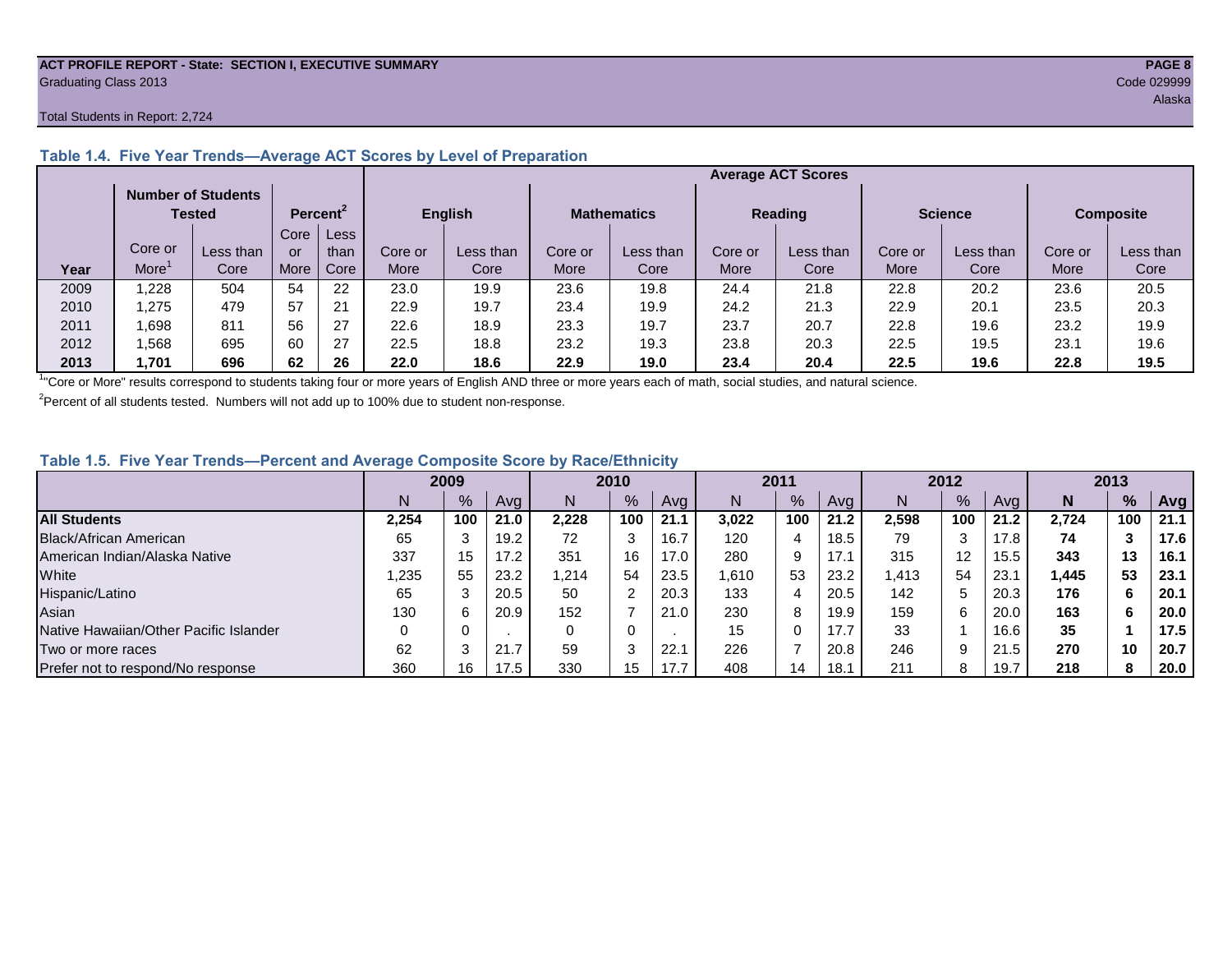#### **ACT PROFILE REPORT - State: SECTION I, EXECUTIVE SUMMARY PAGE 9** Code 029999 Craduating Class 2013

Total Students in Report: 2,724

#### **Table 1.6. Percent of Students in College Readiness Standards Score Ranges**

| <b>CRS</b>    | <b>English</b>         | <b>Mathematics</b>  | <b>Reading</b>        | <b>Science</b>       |
|---------------|------------------------|---------------------|-----------------------|----------------------|
| Range         | (Benchmark = $18$ )    | (Benchmark = $22$ ) | (Benchmark = $22$ )   | $(Benchmark = 23)$   |
|               | 100%                   | 100%                | 100%                  | 100%                 |
| $1 - 12$      | 50%<br>13%<br>13%      | 50%<br>$1\%$<br>1%  | 50%<br>$8\%$<br>$8\%$ | 50%<br>6%<br>7%      |
|               | $0\%$                  | $0\%$               | $0\%$                 | $0\%$                |
| $13 - 15$     | 100%                   | 100%                | 100%                  | 100%                 |
|               | 50%<br>13%<br>13%      | 50%<br>14%<br>12%   | 50%<br>12%<br>13%     | 50%<br>10%<br>$8\%$  |
|               | $0\%$                  | $0\%$               | $0\%$                 | 0%                   |
|               | 100%                   | 100%                | 100%                  | 100%                 |
| 16-19         | 50%<br>18%<br>17%      | 33%<br>31%<br>50%   | 50%<br>21%<br>20%     | 50%<br>23%<br>23%    |
|               | 0%                     | $0\%$               | 0%                    | 0%                   |
|               | 100%                   | 100%                | 100%                  | 100%                 |
| $20 - 23$     | 27%<br>50%<br>25%      | 50%<br>21%<br>19%   | 50%<br>24%<br>22%     | 31%<br>$30\%$<br>50% |
|               | $0\%$                  | $0\%$               | $0\%$                 | 0%                   |
| 24-27         | 100%                   | 100%                | 100%                  | 100%                 |
|               | 50%<br>17%<br>16%      | 50%<br>25%<br>21%   | 50%<br>17%<br>15%     | 50%<br>22%<br>20%    |
|               | $0\%$                  | $0\%$               | $0\%$                 | 0%                   |
| 28-32         | 100%                   | 100%                | 100%                  | 100%                 |
|               | 50%<br>10%<br>10%      | 50%<br>9%<br>$9\%$  | 50%<br>16%<br>13%     | 50%<br>8%<br>$8\%$   |
|               | $0\%$                  | $0\%$               | $0\%$                 | $0\%$                |
| 33-36         | 100%                   | 100%                | 100%                  | 100%                 |
|               | 50%                    | 50%                 | 50%<br>$6\%$          | 50%                  |
|               | $5\%$<br>$3%$<br>$0\%$ | $3%$<br>2%<br>$0\%$ | $5\%$<br>$0\%$        | 2%<br>2%<br>$0\%$    |
|               | 100%                   | 100%                | 100%                  | 100%                 |
| % At or Above | 65%<br>64%             | 48%<br>44%          | 48%<br>44%            |                      |
| Benchmark     | 50%                    | 50%                 | 50%                   | 38%<br>36%<br>50%    |
|               | $0\%$                  | $0\%$               | $0\%$                 | $0\%$                |
|               |                        | $=$ State           | $=$ National          |                      |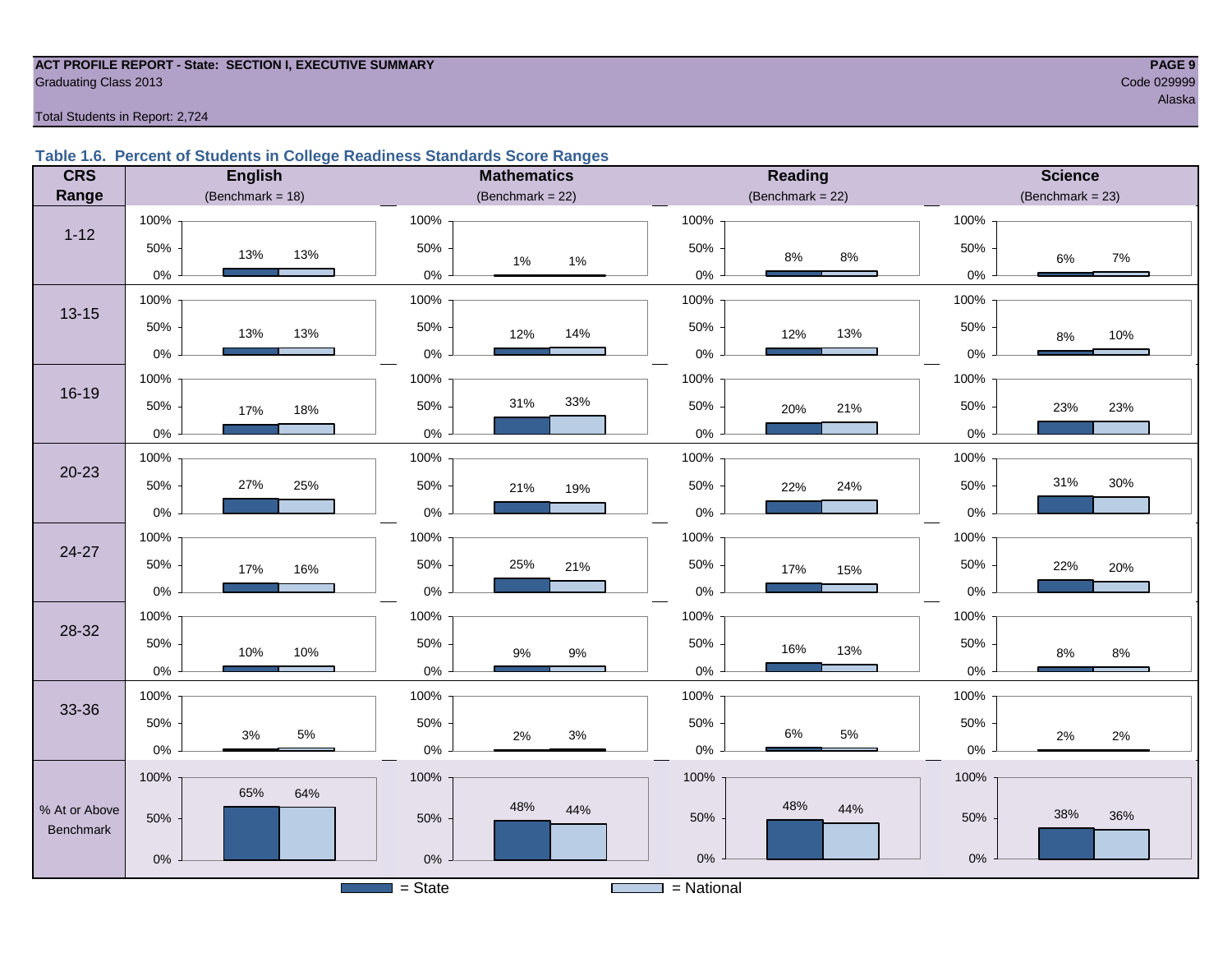#### **ACT PROFILE REPORT- State: SECTION II, ACADEMIC ACHIEVEMENT PAGE 10** Graduating Class 2013 Code 029999

Total Students in Report: 2,724

| <b>Student Group</b> | <b>Test Session</b>  |           |         | <b>Average ACT Scores</b> |             |         |         |           |  |  |  |  |  |
|----------------------|----------------------|-----------|---------|---------------------------|-------------|---------|---------|-----------|--|--|--|--|--|
|                      | <b>Duration</b>      | N         | Percent | English                   | Mathematics | Reading | Science | Composite |  |  |  |  |  |
|                      | <b>Standard Time</b> | 2,693     | 99      | 20.2                      | 21.2        | 21.7    | 21.0    | 21.2      |  |  |  |  |  |
| <b>State</b>         | <b>Extended Time</b> | 31        |         | 16.7                      | 18.2        | 19.3    | 19.3    | 18.6      |  |  |  |  |  |
|                      | Total                | 2.724     | 100     | 20.1                      | 21.2        | 21.7    | 21.0    | 21.1      |  |  |  |  |  |
|                      | <b>Standard Time</b> | 1,727,041 | 96      | 20.4                      | 21.0        | 21.3    | 20.9    | 21.0      |  |  |  |  |  |
| <b>National</b>      | <b>Extended Time</b> | 72,202    | 4       | 15.9                      | 17.7        | 18.1    | 17.9    | 17.5      |  |  |  |  |  |
|                      | Total                | ,799,243  | 100     | 20.2                      | 20.9        | 21.1    | 20.7    | 20.9      |  |  |  |  |  |

#### **Table 1.7. Average ACT College Reportable Scores by Test Session Duration**

#### **Table 1.8. Percent of Students Who Met College Readiness Benchmark Scores by Test Session Duration**

| <b>Student Group</b> | <b>Test Session</b>  |         | Met         |         |         |          |
|----------------------|----------------------|---------|-------------|---------|---------|----------|
|                      | <b>Duration</b>      | English | Mathematics | Reading | Science | All Four |
|                      | Standard Time        | 65      | 48          | 49      | 38      | 28       |
| <b>State</b>         | <b>Extended Time</b> | 45      | 26          | 32      | 23      | 13       |
|                      | Total                | 65      | 48          | 48      | 38      | 28       |
|                      | <b>Standard Time</b> | 65      | 45          | 45      | 37      | 27       |
| <b>National</b>      | <b>Extended Time</b> | 35      | 20          | 28      | 20      | 13       |
|                      | Total                | 64      | 44          | 44      | 36      | 26       |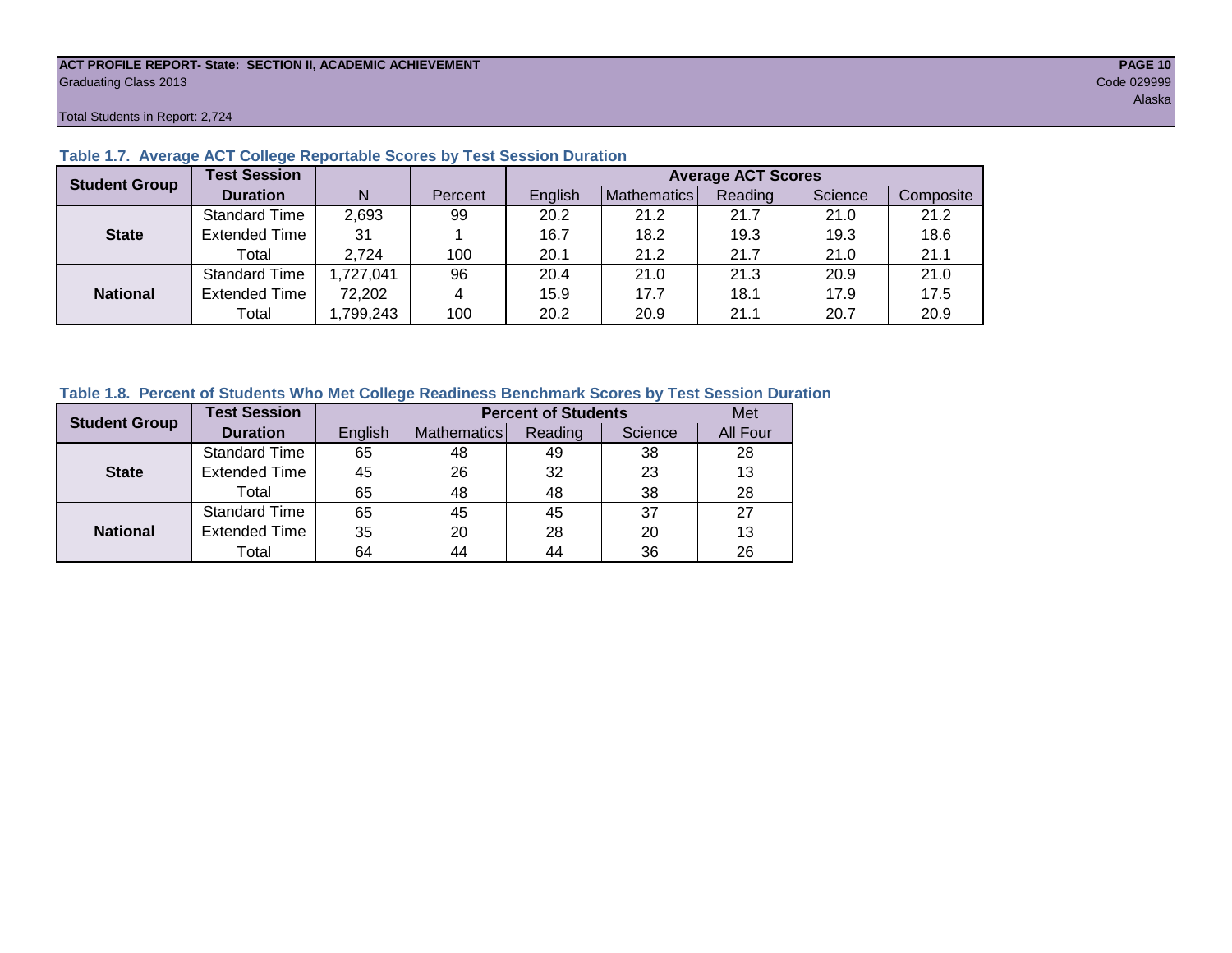## Section II Academic Achievement

Beginning with the Graduating Class of 2013, all students whose scores are college reportable, both standard and extended time tests, are now included. Also beginning with the 2013 Graduating Class data, College Readiness Benchmarks for Reading and Science were updated to reflect the most recent college coursework research.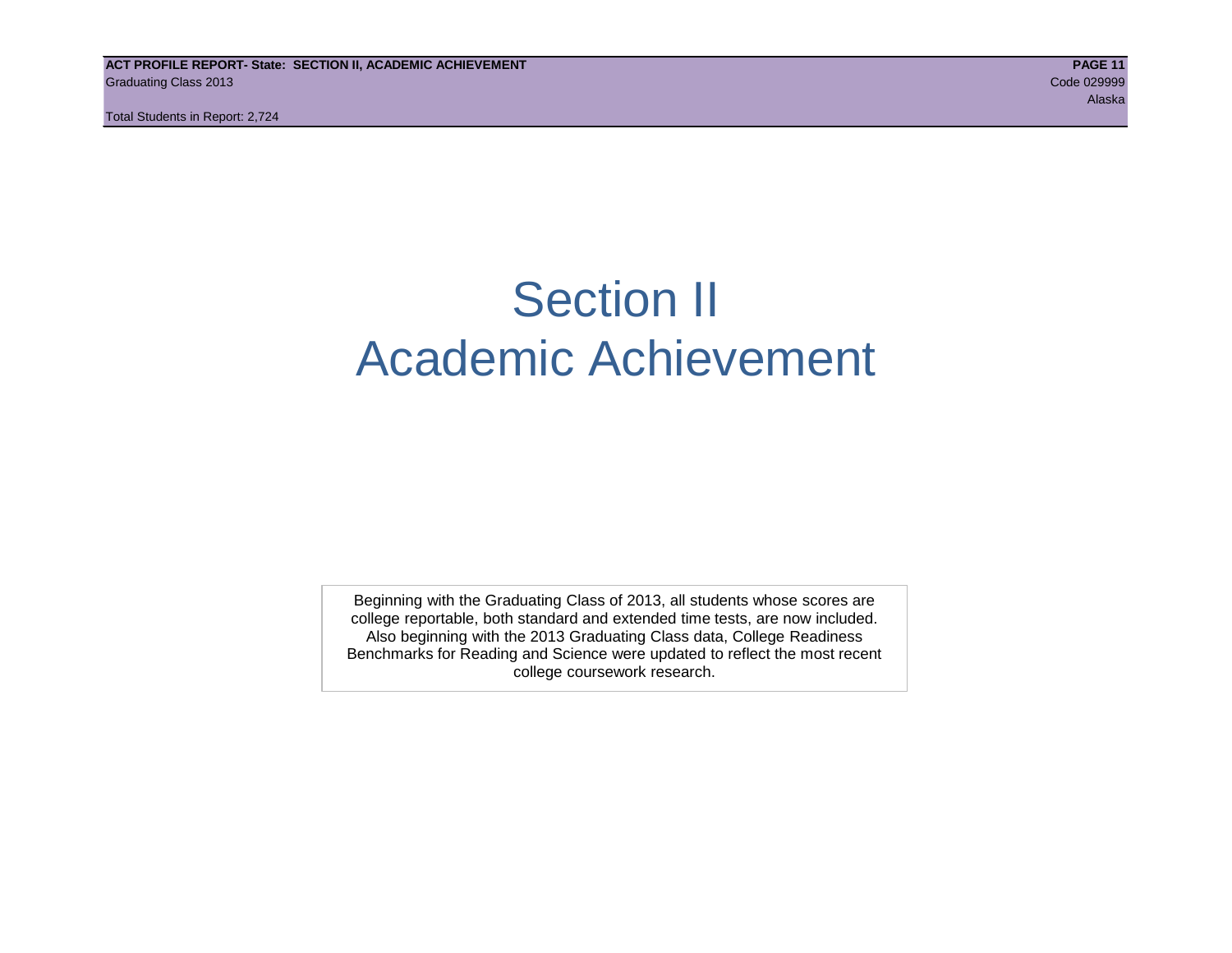### **ACT PROFILE REPORT- State: SECTION II, ACADEMIC ACHIEVEMENT PAGE 12** Graduating Class 2013 Code 029999

Total Students in Report: 2,724

|  | Table 2.1. ACT Score Distributions, Cumulative Percentages (CP <sup>1</sup> ), and Score Averages |  |  |  |
|--|---------------------------------------------------------------------------------------------------|--|--|--|
|  |                                                                                                   |  |  |  |

| <b>ACT Scale</b> |                | <b>English</b> |                | <b>Mathematics</b> |                  | Reading        |             | <b>Science</b> | <b>Composite</b> |             | <b>ACT Scale</b> |
|------------------|----------------|----------------|----------------|--------------------|------------------|----------------|-------------|----------------|------------------|-------------|------------------|
| <b>Score</b>     | N              | CP             | N              | CP                 | N                | CP             | N           | CP             | N                | CP          | <b>Score</b>     |
| 36               | 8              | 100            | $\overline{4}$ | 100                | $\overline{25}$  | 100            | 10          | 100            | $\overline{0}$   | 100         | $\overline{36}$  |
| 35               | 12             | 100            | $\overline{7}$ | 100                | $30\,$           | 99             | $16\,$      | 100            | $\overline{7}$   | 100         | 35               |
| 34               | 26             | 99             | 21             | 100                | 40               | 98             | 17          | 99             | 11               | 100         | 34               |
| 33               | 41             | 98             | 20             | $99\,$             | 66               | 97             | 9           | 98             | 18               | 99          | 33               |
| 32               | 35             | 97             | 29             | 98                 | 66               | 94             | 31          | 98             | 40               | 99          | 32               |
| 31               | 33             | 96             | 27             | 97                 | 94               | 92             | 28          | 97             | 44               | 97          | 31               |
| 30               | 59             | 94             | 57             | 96                 | 89               | 88             | 37          | 96             | 49               | 96          | 30               |
| 29               | 58             | 92             | 56             | 94                 | 83               | 85             | 56          | 95             | 72               | 94          | 29               |
| 28               | 84             | 90             | 76             | 92                 | 95               | 82             | 56          | 93             | 100              | 91          | 28               |
| 27               | 80             | 87             | 145            | 89                 | 86               | 78             | 79          | 90             | 115              | 87          | 27               |
| 26               | 109            | 84             | 171            | 84                 | 89               | 75             | 105         | 88             | 127              | 83          | 26               |
| 25               | 122            | 80             | 167            | $77\,$             | 110              | 72             | 181         | 84             | 153              | 79          | 25               |
| 24               | 150            | 76             | 194            | $71$               | 170              | 68             | 245         | $77\,$         | 157              | 73          | 24               |
| 23               | 144            | 70             | 178            | 64                 | 136              | 62             | 155         | 68             | 181              | 67          | 23               |
| 22               | 176            | 65             | 144            | 58                 | 140              | 57             | 206         | 62             | 199              | 61          | 22               |
| 21               | 206            | 58             | 122            | 52                 | 180              | 52             | 266         | 55             | 204              | 53          | 21               |
| 20               | 210            | 51             | 116            | 48                 | 154              | 45             | 207         | 45             | 193              | 46          | 20               |
| 19               | 126            | 43             | 132            | 44                 | 150              | 39             | 233         | 37             | 160              | 39          | 19               |
| 18               | 98             | 38             | 161            | $39\,$             | 155              | 34             | 200         | 29             | 175              | 33          | 18               |
| 17               | 100            | 35             | 269            | 33                 | 117              | 28             | 98          | 22             | 148              | 26          | 17               |
| 16               | 139            | 31             | 273            | 23                 | 124              | 24             | 104         | 18             | 124              | 21          | 16               |
| 15               | 157            | 26             | 196            | 13                 | 132              | 19             | 87          | 14             | 142              | 16          | 15               |
| 14               | 106            | 20             | 110            | $\,6\,$            | 85               | 14             | 79          | 11             | 99               | 11          | 14               |
| 13               | 101            | 16             | 25             | $\sqrt{2}$         | 100              | 11             | 57          | 8              | 78               | 8           | 13               |
| 12               | 64             | 13             | 13             | $\overline{1}$     | 84               | 8              | 52          | 6              | 67               | $\mathbf 5$ | 12               |
| 11               | 69             | 10             | 9              |                    | 56               | 5              | 48          | 4              | 39               | 2           | 11               |
| 10               | 62             | 8              | 1              |                    | 32               | $\overline{2}$ | 32          | $\overline{2}$ | 9                | 1           | 10               |
| 9                | 55             | 5              | $\Omega$       |                    | 15               |                | 15          |                | 9                |             | 9                |
| 8                | 42             | 3              |                |                    | 1                |                | 8           |                | Δ                |             | 8                |
| $\overline{7}$   | 28             | 2              | $\Omega$       |                    | 8                |                | 5           |                | 0                |             | $\overline{7}$   |
| 6                | 16             |                | $\Omega$       |                    | $\overline{7}$   |                | 2           |                | O                |             | 6                |
| 5                | 5              |                | $\Omega$       |                    | $\mathsf 3$      |                | $\mathbf 0$ |                | 0                |             | 5                |
| $\overline{4}$   | $\overline{2}$ |                | 0              |                    | $\pmb{0}$        |                | 0           |                | 0                |             | 4                |
| 3                |                |                | 0              |                    | $\boldsymbol{2}$ |                | 0           |                | $\mathbf 0$      |             | 3                |
| $\overline{2}$   | 0              |                | 0              |                    | $\mathbf 0$      |                | 0           |                | 0                |             | $\overline{2}$   |
| $\overline{1}$   | $\Omega$       | $\mathbf{1}$   | $\Omega$       |                    | $\mathbf{0}$     |                | $\Omega$    | $\mathbf{1}$   | $\Omega$         |             |                  |
| Avg (SD)         |                | 20.1(6.4)      |                | 21.2(5.1)          |                  | 21.7(6.5)      |             | 21.0(5.2)      |                  | 21.1(5.3)   | Avg (SD)         |

<sup>1</sup>CP is the cumulative percent of students at or below a score point.

Note: Shaded portions of columns identify the students who met/exceeded the ACT College Readiness Benchmark Scores.

Alaska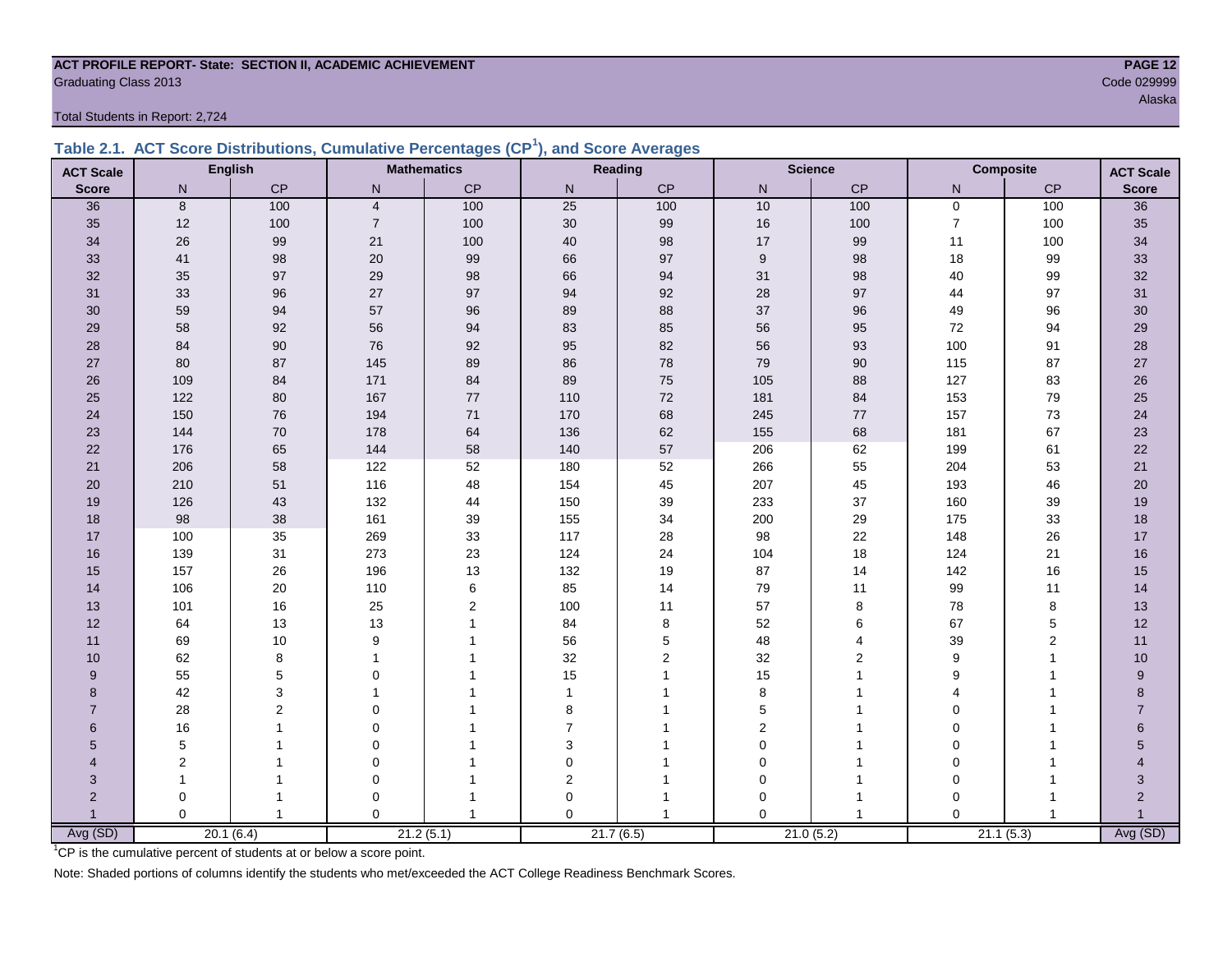#### **ACT PROFILE REPORT- State: SECTION II, ACADEMIC ACHIEVEMENT PAGE 13** Graduating Class 2013 Code 029999

#### Total Students in Report: 2,724

|                  |                         | <b>English</b> |                          |     |                        |                | <b>Reading</b>          |                | <b>Mathematics</b>    |                |                            |                |                        |           |                  |
|------------------|-------------------------|----------------|--------------------------|-----|------------------------|----------------|-------------------------|----------------|-----------------------|----------------|----------------------------|----------------|------------------------|-----------|------------------|
|                  |                         |                |                          |     | <b>Social Studies/</b> |                |                         |                | <b>Pre/Elementary</b> |                | <b>Algebra/ Coordinate</b> |                | <b>Plane Geometry/</b> |           |                  |
| <b>ACT Scale</b> | <b>Usage/ Mechanics</b> |                | <b>Rhetorical Skills</b> |     | <b>Sciences</b>        |                | <b>Arts/Literature</b>  |                | Algebra               |                | <b>Geometry</b>            |                | <b>Trigonometry</b>    |           | <b>ACT Scale</b> |
| <b>Score</b>     | N <sub>1</sub>          | <b>CP</b>      | N                        | CP  | N                      | <b>CP</b>      | N                       | <b>CP</b>      | N <sub>1</sub>        | <b>CP</b>      | N.                         | <b>CP</b>      | N <sub>1</sub>         | <b>CP</b> | <b>Score</b>     |
| 18               | 48                      | 100            | 29                       | 100 | 87                     | 100            | 103                     | 100            | 108                   | 100            | 8                          | 100            | 16                     | 100       | 18               |
| 17               | 121                     | 98             | 37                       | 99  | 154                    | 97             | 134                     | 96             | 123                   | 96             | 31                         | 100            | 8                      | 99        | 17               |
| 16               | 114                     | 94             | 134                      | 98  | 171                    | 91             | 175                     | 91             | 109                   | 92             | 54                         | 99             | 87                     | 99        | 16               |
| 15               | 110                     | 90             | 150                      | 93  | 151                    | 85             | 203                     | 85             | 167                   | 88             | 136                        | 97             | 169                    | 96        | 15               |
| 14               | 141                     | 86             | 224                      | 87  | 178                    | 79             | 222                     | 77             | 208                   | 81             | 236                        | 92             | 253                    | 90        | 14               |
| 13               | 143                     | 80             | 218                      | 79  | 214                    | 73             | 188                     | 69             | 270                   | 74             | 327                        | 83             | 221                    | 80        | 13               |
| 12               | 207                     | 75             | 306                      | 71  | 253                    | 65             | 210                     | 62             | 241                   | 64             | 290                        | 71             | 409                    | 72        | 12               |
| 11               | 295                     | 68             | 288                      | 60  | 246                    | 56             | 253                     | 55             | 240                   | 55             | 322                        | 60             | 257                    | 57        | 11               |
| 10               | 307                     | 57             | 269                      | 49  | 240                    | 47             | 261                     | 45             | 270                   | 46             | 392                        | 48             | 290                    | 48        | 10               |
| 9                | 247                     | 45             | 269                      | 39  | 256                    | 38             | 186                     | 36             | 172                   | 36             | 269                        | 34             | 403                    | 37        | $9\,$            |
| 8                | 216                     | 36             | 248                      | 29  | 272                    | 28             | 214                     | 29             | 263                   | 30             | 244                        | 24             | 225                    | 22        | 8                |
|                  | 217                     | 28             | 158                      | 20  | 224                    | 18             | 175                     | 21             | 316                   | 20             | 174                        | 15             | 172                    | 14        | $\overline{7}$   |
| 6                | 157                     | 20             | 109                      | 14  | 113                    | 10             | 128                     | 15             | 147                   | 9              | 103                        | 9              | 87                     | 8         | 6                |
| 5                | 152                     | 15             | 132                      | 10  | 88                     | 6              | 158                     | 10             | 63                    | 3              | 56                         | 5              | 56                     | 5         | 5                |
| 4                | 120                     | 9              | 76                       | 6   | 28                     | 3              | 70                      | 4              | 20                    | 1              | 38                         | 3              | 32                     | 3         | 4                |
| 3                | 79                      | 5              | 57                       | 3   | 16                     | $\overline{2}$ | 28                      | $\overline{2}$ | 3                     | 1              | 22                         | $\overline{2}$ | 16                     | 1         | 3                |
| $\overline{2}$   | 42                      | 2              | 18                       |     | 23                     |                | 15                      | 1              | 4                     | ٠              | 9                          | 1              | 13                     |           | $\overline{2}$   |
|                  | 8                       | $\overline{ }$ | 2                        |     | 10                     | 1              | $\overline{\mathbf{1}}$ | -1             | $\Omega$              | $\overline{ }$ | 13                         | 1              | 10                     | 4         |                  |
| Avg (SD)         | 9.9(3.9)                |                | 10.4(3.5)                |     | 11.0(3.7)              |                | 11.0(3.9)               |                | 11.0(3.5)             |                | 10.6(3.0)                  |                | 10.7(3.0)              |           | Avg (SD)         |

#### **Table 2.2. ACT Subscore Distributions, Cumulative Percentages (CP<sup>1</sup> ), and Subscore Averages**

 $1$ <sup>T</sup>CP is the cumulative percent of students at or below a score point.

#### **Table 2.3. ACT Score Quartile Values**

| Quartile             | <b>Enalish</b> | <b>Mathematics</b> | Reading | <b>Science</b> | Composite |
|----------------------|----------------|--------------------|---------|----------------|-----------|
| Q3 (75th Percentile) | 24             | 25                 | 26      | 24             | 25        |
| Q2 (50th Percentile) | 20             | <u>_</u>           | n.<br>∠ | ິ<br>-         | <u>_</u>  |
| Q1 (25th Percentile) |                |                    |         | י ^<br>$\circ$ |           |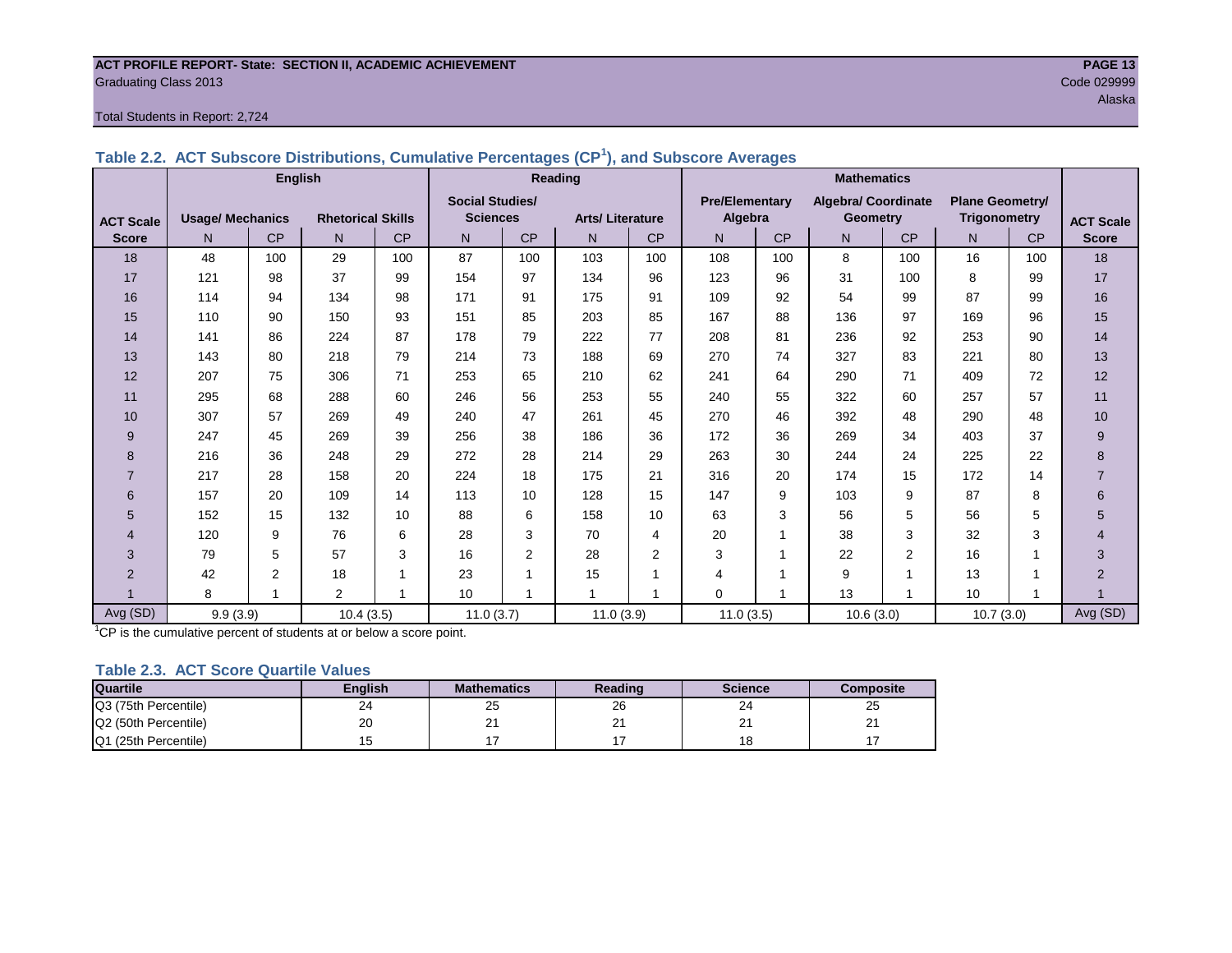#### **Table 2.4. Average ACT Composite Scores for Race/Ethnicity by Level of Preparation**

| <b>Student</b>  |                                 | <b>Number of Students</b> | <b>Percent Taking</b>     |                     | <b>Average ACT Composite Score</b> |
|-----------------|---------------------------------|---------------------------|---------------------------|---------------------|------------------------------------|
| <b>Group</b>    | <b>Race/Ethnicity</b>           | <b>Tested</b>             | Core or More <sup>1</sup> | <b>Core or More</b> | <b>Less Than Core</b>              |
|                 | <b>All Students</b>             | 2,724                     | 62                        | 22.8                | 19.5                               |
|                 | <b>Black/African American</b>   | 74                        | 51                        | 18.7                | 16.6                               |
|                 | American Indian/Alaska Native   | 343                       | 24                        | 19.5                | 16.4                               |
|                 | White                           | 1,445                     | 73                        | 23.8                | 20.9                               |
| <b>State</b>    | Hispanic/Latino                 | 176                       | 64                        | 21.4                | 18.2                               |
|                 | Asian                           | 163                       | 74                        | 20.7                | 18.2                               |
|                 | Native Hawaiian/Other Pac. Isl. | 35                        | 46                        | 17.7                | 17.3                               |
|                 | I Two or more races             | 270                       | 64                        | 21.6                | 19.5                               |
|                 | Prefer not/No Response          | 218                       | 44                        | 23.7                | 20.2                               |
|                 | <b>All Students</b>             | 1,799,243                 | 74                        | 21.7                | 18.7                               |
|                 | Black/African American          | 239,598                   | 69                        | 17.5                | 15.6                               |
|                 | American Indian/Alaska Native   | 14,217                    | 62                        | 19.1                | 16.5                               |
|                 | <b>White</b>                    | 1,034,712                 | 76                        | 22.9                | 20.0                               |
| <b>National</b> | Hispanic/Latino                 | 259,741                   | 72                        | 19.5                | 17.2                               |
|                 | Asian                           | 71,677                    | 81                        | 24.1                | 21.5                               |
|                 | Native Hawaiian/Other Pac. Isl. | 4,772                     | 71                        | 20.5                | 17.5                               |
|                 | Two or more races               | 64,221                    | 74                        | 21.9                | 19.2                               |
|                 | Prefer not/No Response          | 110,305                   | 58                        | 22.4                | 18.4                               |

<sup>1</sup>"Core or More" results correspond to students taking four or more years of English AND three or more years each of math, social studies, and natural science.

#### **Table 2.5. Average ACT Scores by Race/Ethnicity**

| <b>Student</b>  |                                 |                |                    |                |                |                  |
|-----------------|---------------------------------|----------------|--------------------|----------------|----------------|------------------|
| Group           | <b>Race/Ethnicity</b>           | <b>English</b> | <b>Mathematics</b> | <b>Reading</b> | <b>Science</b> | <b>Composite</b> |
|                 | <b>All Students</b>             | 20.1           | 21.2               | 21.7           | 21.0           | 21.1             |
|                 | Black/African American          | 16.5           | 17.5               | 18.2           | 17.8           | 17.6             |
|                 | American Indian/Alaska Native   | 14.0           | 17.3               | 16.0           | 16.6           | 16.1             |
|                 | White                           | 22.4           | 22.8               | 23.9           | 22.7           | 23.1             |
| <b>State</b>    | Hispanic/Latino                 | 19.1           | 20.0               | 20.8           | 20.1           | 20.1             |
|                 | Asian                           | 18.6           | 20.9               | 19.8           | 20.2           | 20.0             |
|                 | Native Hawaiian/Other Pac. Isl. | 15.8           | 18.1               | 17.2           | 18.0           | 17.5             |
|                 | Two or more races               | 19.6           | 20.9               | 21.1           | 20.9           | 20.7             |
|                 | Prefer not/No Response          | 18.8           | 20.1               | 20.6           | 20.0           | 20.0             |
|                 | <b>All Students</b>             | 20.2           | 20.9               | 21.1           | 20.7           | 20.9             |
|                 | <b>Black/African American</b>   | 15.7           | 17.2               | 17.0           | 16.9           | 16.9             |
|                 | American Indian/Alaska Native   | 16.6           | 18.2               | 18.3           | 18.3           | 18.0             |
|                 | White                           | 21.8           | 21.9               | 22.6           | 22.0           | 22.2             |
| <b>National</b> | Hispanic/Latino                 | 17.7           | 19.3               | 18.9           | 18.8           | 18.8             |
|                 | Asian                           | 22.5           | 25.0               | 22.9           | 23.1           | 23.5             |
|                 | Native Hawaiian/Other Pac. Isl. | 18.6           | 20.1               | 19.5           | 19.5           | 19.5             |
|                 | Two or more races               | 20.6           | 20.9               | 21.6           | 20.9           | 21.1             |
|                 | Prefer not/No Response          | 20.0           | 20.8               | 21.0           | 20.5           | 20.7             |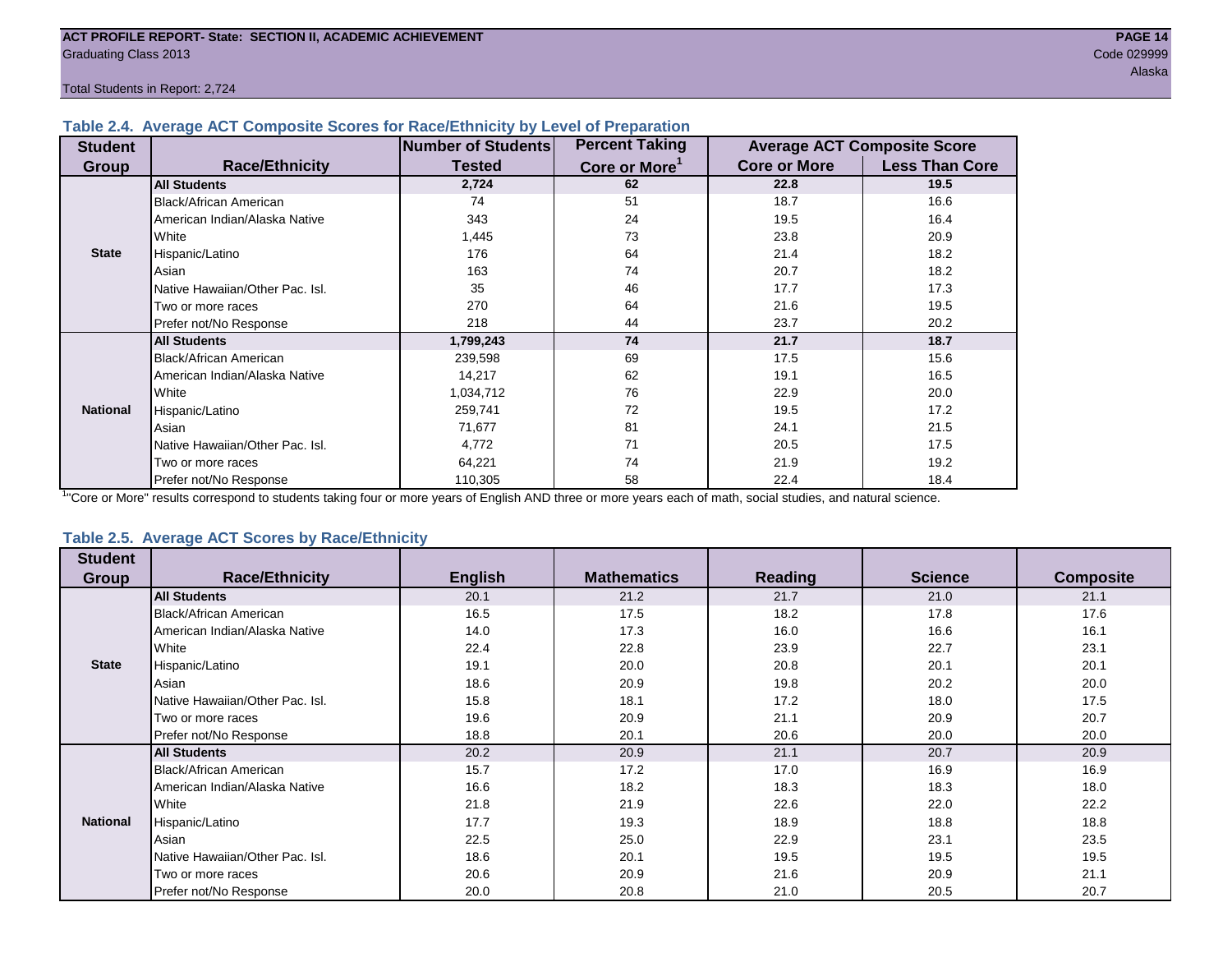#### **ACT PROFILE REPORT- State: SECTION II, ACADEMIC ACHIEVEMENT PAGE 15** Graduating Class 2013 Code 029999

Total Students in Report: 2,724

| <b>Student</b>  | <b>CRS</b> |         | <b>English</b> |         | <b>Mathematics</b> |         | Reading | <b>Science</b> |    |  |
|-----------------|------------|---------|----------------|---------|--------------------|---------|---------|----------------|----|--|
| Group           | Range      | N       | %              | N       | %                  | N       | %       | N              | %  |  |
|                 | 33 to 36   | 87      | 3              | 52      | $\overline{2}$     | 161     | 6       | 52             | 2  |  |
|                 | 28 to 32   | 269     | 10             | 245     | 9                  | 427     | 16      | 208            | 8  |  |
|                 | 24 to 27   | 461     | 17             | 677     | 25                 | 455     | 17      | 610            | 22 |  |
| <b>State</b>    | 20 to 23   | 736     | 27             | 560     | 21                 | 610     | 22      | 834            | 31 |  |
|                 | 16 to 19   | 463     | 17             | 835     | 31                 | 546     | 20      | 635            | 23 |  |
|                 | 13 to 15   | 364     | 13             | 331     | 12                 | 317     | 12      | 223            | 8  |  |
|                 | 01 to 12   | 344     | 13             | 24      |                    | 208     | 8       | 162            | 6  |  |
|                 | 33 to 36   | 81,846  | 5              | 51,648  | 3                  | 89,731  | 5       | 36,033         | 2  |  |
|                 | 28 to 32   | 175,672 | 10             | 156,561 | 9                  | 239,643 | 13      | 138,865        | 8  |  |
|                 | 24 to 27   | 291.095 | 16             | 385,102 | 21                 | 277,723 | 15      | 364,600        | 20 |  |
| <b>National</b> | 20 to 23   | 447,398 | 25             | 343,822 | 19                 | 424,936 | 24      | 542,531        | 30 |  |
|                 | 16 to 19   | 327,718 | 18             | 590,816 | 33                 | 384.706 | 21      | 413,107        | 23 |  |
|                 | 13 to 15   | 242,064 | 13             | 258,384 | 14                 | 240,069 | 13      | 183,840        | 10 |  |
|                 | 01 to 12   | 233,450 | 13             | 12,910  |                    | 142,435 | 8       | 120,267        |    |  |

#### **Table 2.6. Percent of Students in College Readiness Standards (CRS) Score Ranges**

#### **Table 2.7. Average ACT Scores by Gender**

| <b>Student Group</b> | <b>Gender</b>  |         |         | <b>Average ACT Scores</b> |             |         |         |           |  |  |  |  |
|----------------------|----------------|---------|---------|---------------------------|-------------|---------|---------|-----------|--|--|--|--|
|                      |                | N       | Percent | English                   | Mathematics | Reading | Science | Composite |  |  |  |  |
|                      | Males          | 1,190   | 44      | 19.9                      | 22.1        | 21.7    | 21.8    | 21.5      |  |  |  |  |
| <b>State</b>         | <b>Females</b> | 1,533   | 56      | 20.2                      | 20.5        | 21.7    | 20.4    | 20.8      |  |  |  |  |
|                      | Missing        |         |         | 10.0                      | 17.0        | 15.0    | 17.0    | 15.0      |  |  |  |  |
|                      | Males          | 835,431 | 46      | 19.8                      | 21.4        | 20.9    | 21.2    | 20.9      |  |  |  |  |
| <b>National</b>      | Females        | 954,919 | 53      | 20.6                      | 20.5        | 21.4    | 20.4    | 20.9      |  |  |  |  |
|                      | Missing        | 8,893   | 0       | 16.1                      | 18.2        | 17.6    | 17.7    | 17.5      |  |  |  |  |

#### **Table 2.8. Percent of Students Who Met College Readiness Benchmark Scores by Gender**

| <b>Student Group</b> | Gender  |         | <b>Percent of Students</b> |         |         |          |  |  |  |  |
|----------------------|---------|---------|----------------------------|---------|---------|----------|--|--|--|--|
|                      |         | English | Mathematics                | Reading | Science | All Four |  |  |  |  |
| <b>State</b>         | Males   | 64      | 54                         | 47      | 43      | 32       |  |  |  |  |
|                      | Females | 66      | 42                         | 49      | 33      | 25       |  |  |  |  |
| <b>National</b>      | Males   | 62      | 47                         | 43      | 40      | 29       |  |  |  |  |
|                      | Females | 67      | $4^{\prime}$               | 45      | 33      | 24       |  |  |  |  |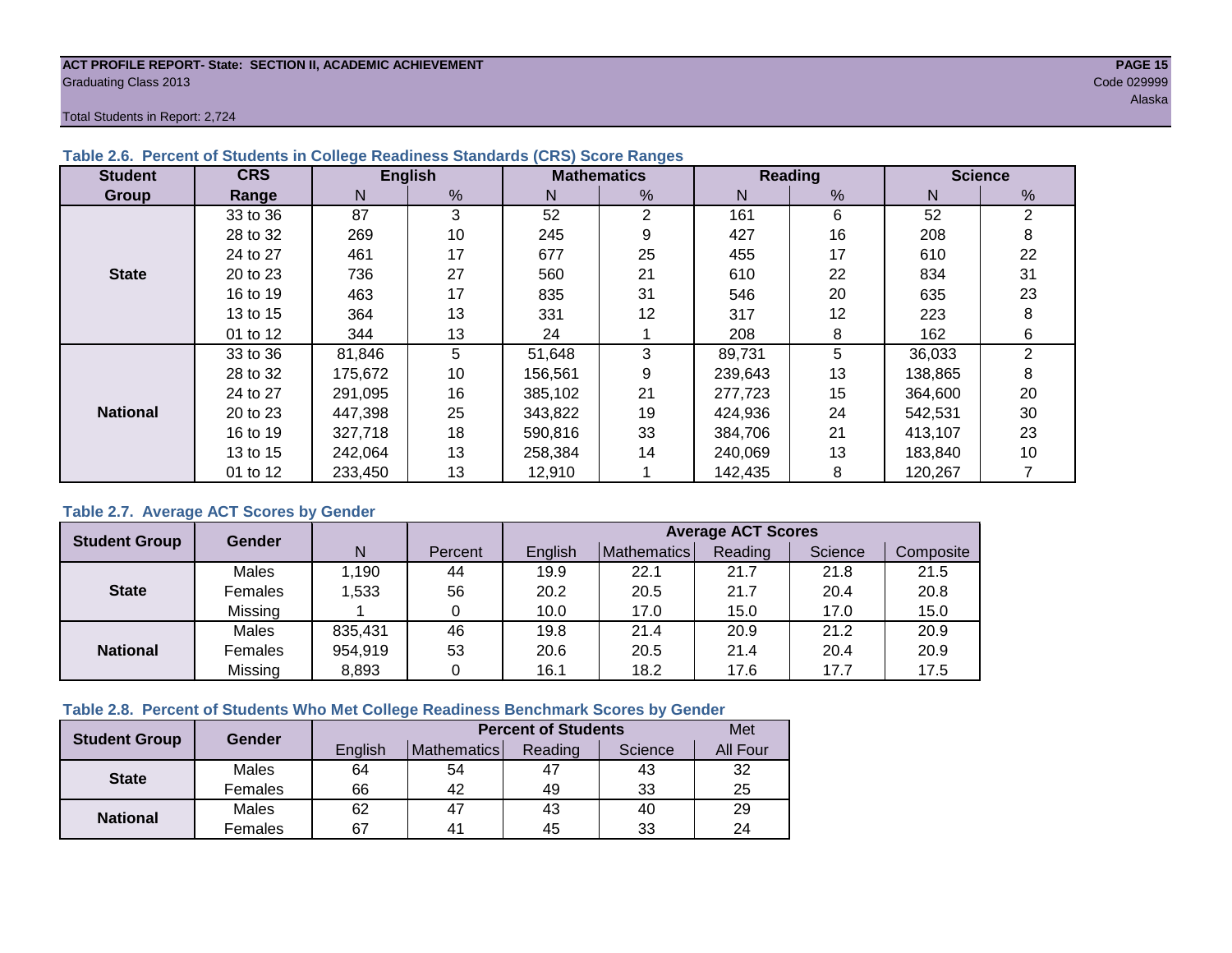#### **ACT PROFILE REPORT- State: SECTION II, ACADEMIC ACHIEVEMENT PAGE 16** Graduating Class 2013 Code 029999

**National**

| able 2.9.      | College Readiness Benchmark (CRB) Percent and Average ACT Scores by Overall High School Curriculum |           |       |                |       |                    |       |                |       |                |                  |      |  |
|----------------|----------------------------------------------------------------------------------------------------|-----------|-------|----------------|-------|--------------------|-------|----------------|-------|----------------|------------------|------|--|
| <b>Student</b> | <b>Curriculum</b>                                                                                  |           |       | <b>English</b> |       | <b>Mathematics</b> |       | <b>Reading</b> |       | <b>Science</b> | <b>Composite</b> |      |  |
| Group          | Taken <sup>1</sup>                                                                                 |           | CRB % | Ava            | CRB % | Avg                | CRB % | Avg            | CRB % | Ava            | CRB $%^4$        | Avg  |  |
|                | Core or More <sup>2</sup>                                                                          | 1,701     | 77    | 22.0           | 63    | 22.9               | 58    | 23.4           | 48    | 22.5           | 37               | 22.8 |  |
| <b>State</b>   | Less than Core                                                                                     | 696       | 57    | 18.6           | 27    | 19.0               | 41    | 20.4           | 24    | 19.6           | 15               | 19.5 |  |
|                | Missing <sup>3</sup>                                                                               | 327       | 20    | 13.6           | 14    | 17.1               |       | 15.6           | 10    | 16.3           |                  | 15.8 |  |
|                | Core or More                                                                                       | 1,322,739 | 71    | 21.2           | 50    | 21.7               | 50    | 22.0           | 42    | 21.5           | 31               | 21.7 |  |
| National       | Less than Core                                                                                     | 396,592   | 48    | 17.8           | 27    | 18.9               | 30    | 19.0           | 22    | 18.8           |                  | 18.7 |  |

Missing | 79,912 | 36 | 16.0 | 19 | 17.8 | 24 | 17.5 | 17 | 17.7 | 10 | 17.4

#### **Table 2.9. College Readiness Benchmark (CRB) Percent and Average ACT Scores by Overall High School Curriculum**

<sup>1</sup> "Curriculum Taken" reflects overall high school curriculum in this table.

 $^2$  "Core or More" results correspond to students taking four or more years of English AND three or more years each of math, social studies, and natural science.

 $3$  Zero years or no coursework information reported in one or more content areas.

 $4$  Composite CRB% results reflect students who met all four subject-area benchmarks.

#### **Table 2.10. College Readiness Benchmark (CRB) Percent and Average ACT Scores by Content-Specific Curriculum**

| <b>Student</b>  | Curriculum                |          | <b>English</b> |      |          | <b>Mathematics</b> |      |          | Reading |      |          | <b>Science</b> |      |  |
|-----------------|---------------------------|----------|----------------|------|----------|--------------------|------|----------|---------|------|----------|----------------|------|--|
| Group           | <b>Taken</b>              |          | CRB %          | Avg  |          | CRB %              | Avg  | N        | CRB %   | Avg  | N        | CRB %          | Avg  |  |
|                 | Core or More <sup>2</sup> | 2,321    | 72             | 21.1 | 2.158    | 57                 | 22.3 | 2,271    | 54      | 22.6 | 1,911    | 46             | 22.3 |  |
| <b>State</b>    | Less than Core            | 81       | 59             | 18.8 | 241      |                    | 16.5 | 132      | 39      | 20.2 | 491      | 23             | 19.3 |  |
|                 | Missing <sup>3</sup>      | 322      | 20             | 13.6 | 325      | 14                 | 17.1 | 321      | 13      | 15.6 | 322      |                | 16.4 |  |
|                 | Core or More              | ,646,286 | 67             | 20.6 | ,648,697 | 46                 | 21.3 | .554,990 | 46      | 21.5 | .506.965 | 40             | 21.3 |  |
| <b>National</b> | Less than Core            | 84,048   | 36             | 15.9 | 77,906   |                    | 16.3 | 171,617  | 32      | 19.7 | 218,267  |                | 18.0 |  |
|                 | Missing                   | 68,909   | 38             | 16.4 | 72,640   | 20                 | 17.9 | 72,636   | 25      | 17.7 | 74,011   | 18             | 17.8 |  |

<sup>1</sup>"Curriculum Taken" reflects content-specific curriculum in this table.

<sup>2</sup> "Core or More" results correspond to students taking four or more years of English or three or more years of math, social studies, or natural science, respectively. For instance, Reading "Core or More" results correspond to students taking three or more years of social studies, regardless of courses taken in other content areas.

 $3$  Zero years or no coursework information reported in the specified content area.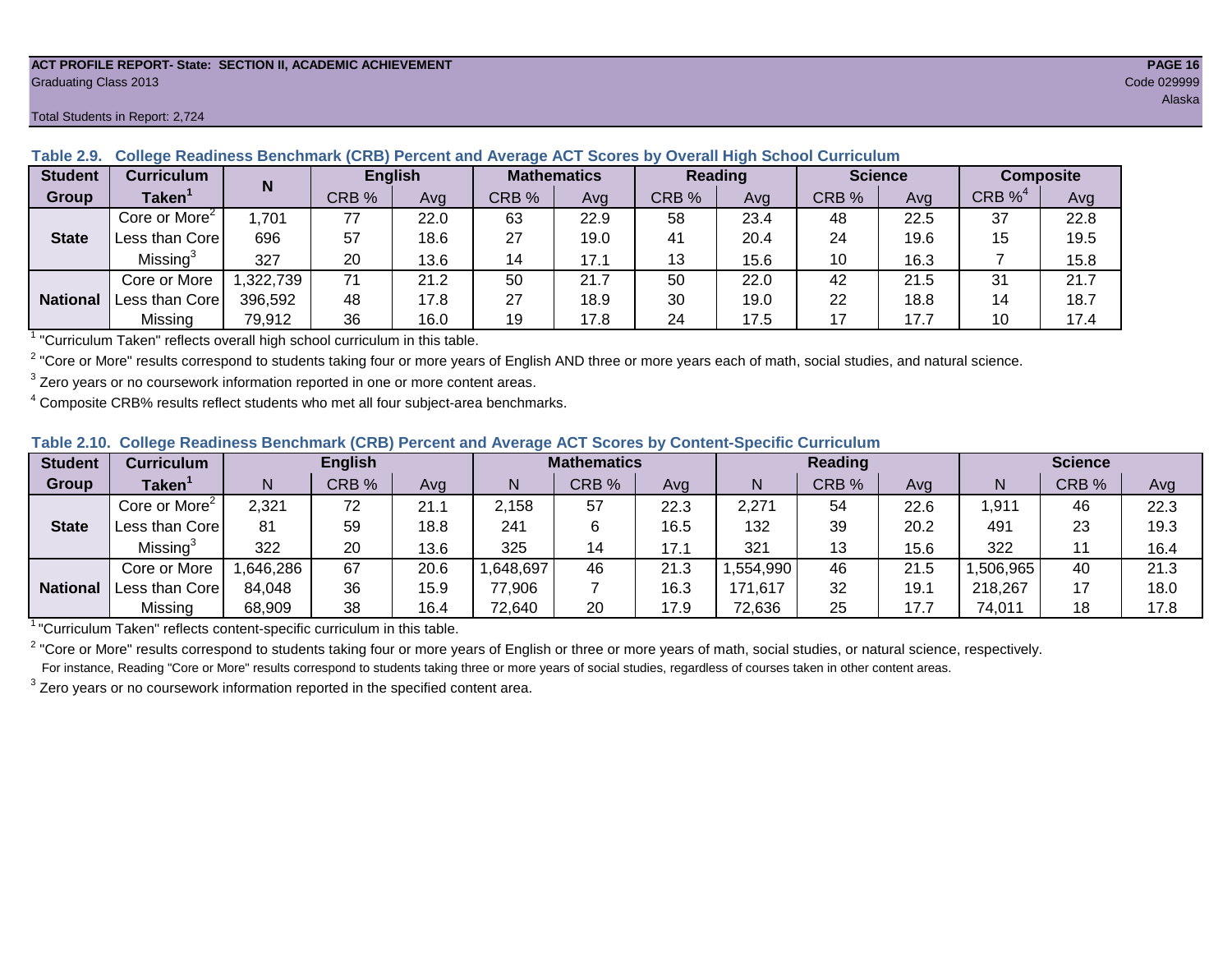## Section III College Readiness and the Impact of Course Rigor

Beginning with the Graduating Class of 2013, all students whose scores are college reportable, both standard and extended time tests, are now included. Also beginning with the 2013 Graduating Class data, College Readiness Benchmarks for Reading and Science were updated to reflect the most recent college coursework research.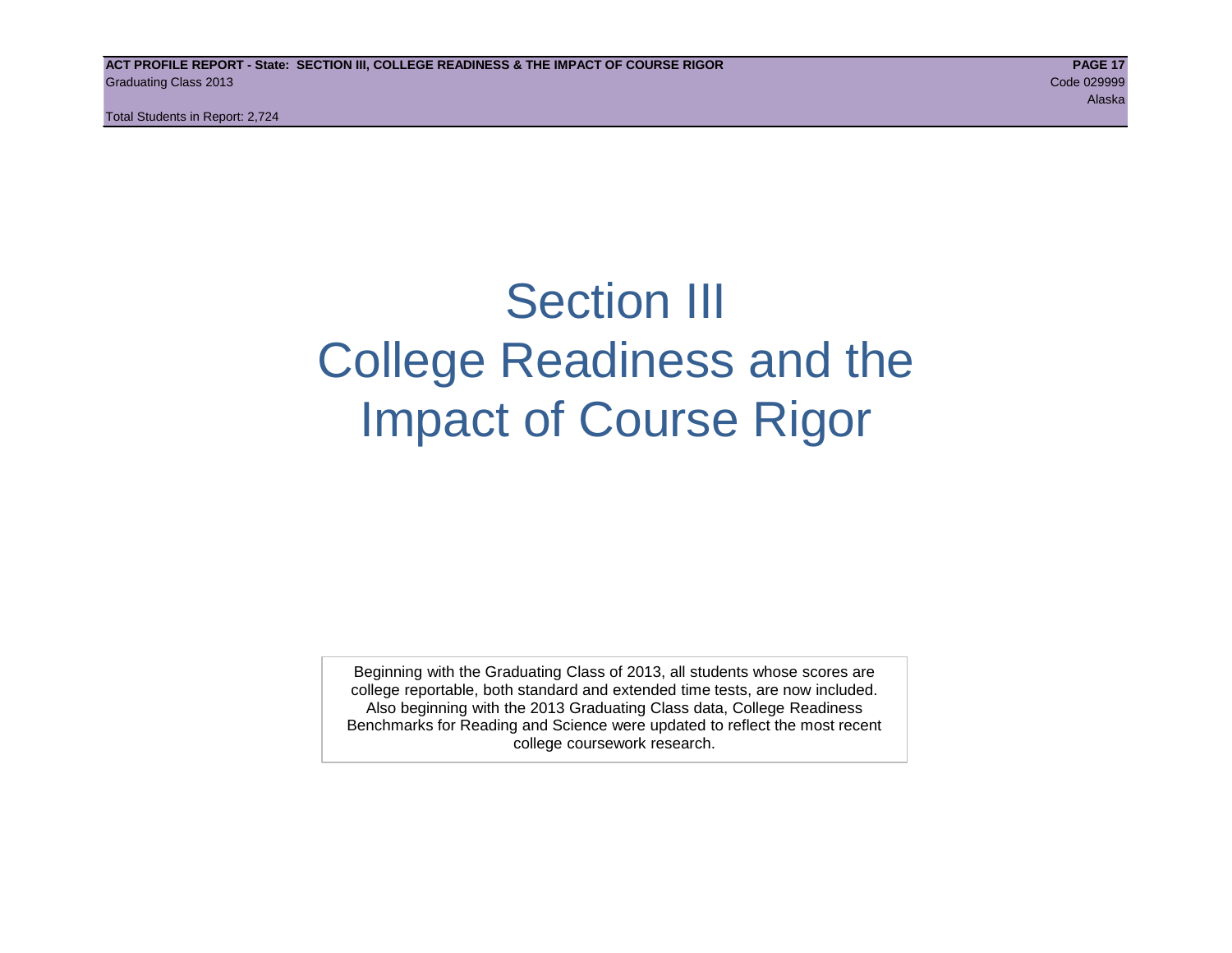#### **ACT PROFILE REPORT - State: SECTION III, COLLEGE READINESS & THE IMPACT OF COURSE RIGOR PAGE 18** Graduating Class 2013 Code 029999

Total Students in Report: 2,724

#### **Figure 3.1. Percent of Students Who Met ACT College Readiness Benchmark Scores by Race/Ethnicity: ENGLISH**



ACT English Benchmark Score = **18**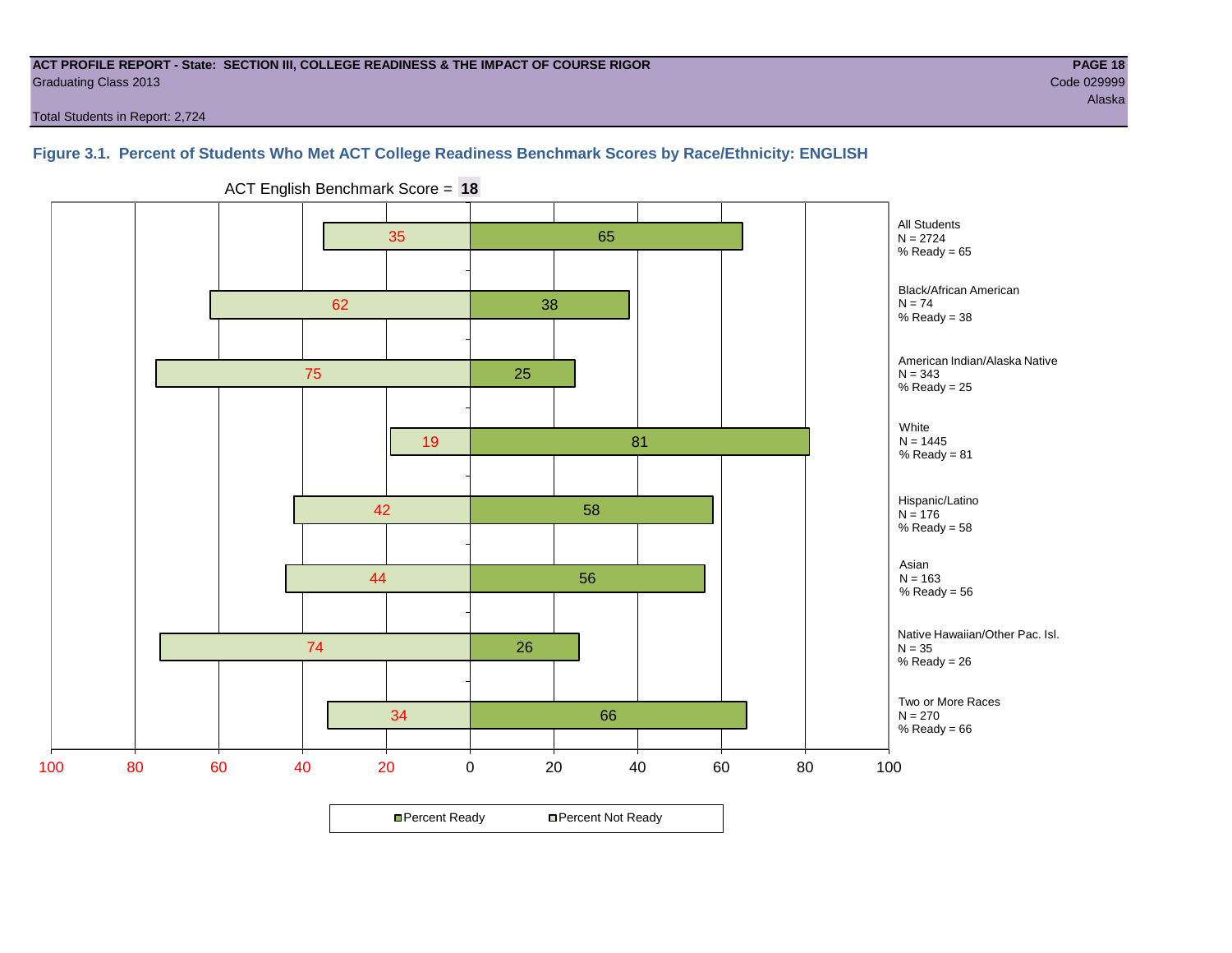#### **ACT PROFILE REPORT - State: SECTION III, COLLEGE READINESS & THE IMPACT OF COURSE RIGOR PAGE 19** Graduating Class 2013 Code 029999

Total Students in Report: 2,724

#### **Figure 3.2. Percent of Students Who Met ACT College Readiness Benchmark Scores by Race/Ethnicity: MATHEMATICS**



ACT Mathematics Benchmark Score = **22**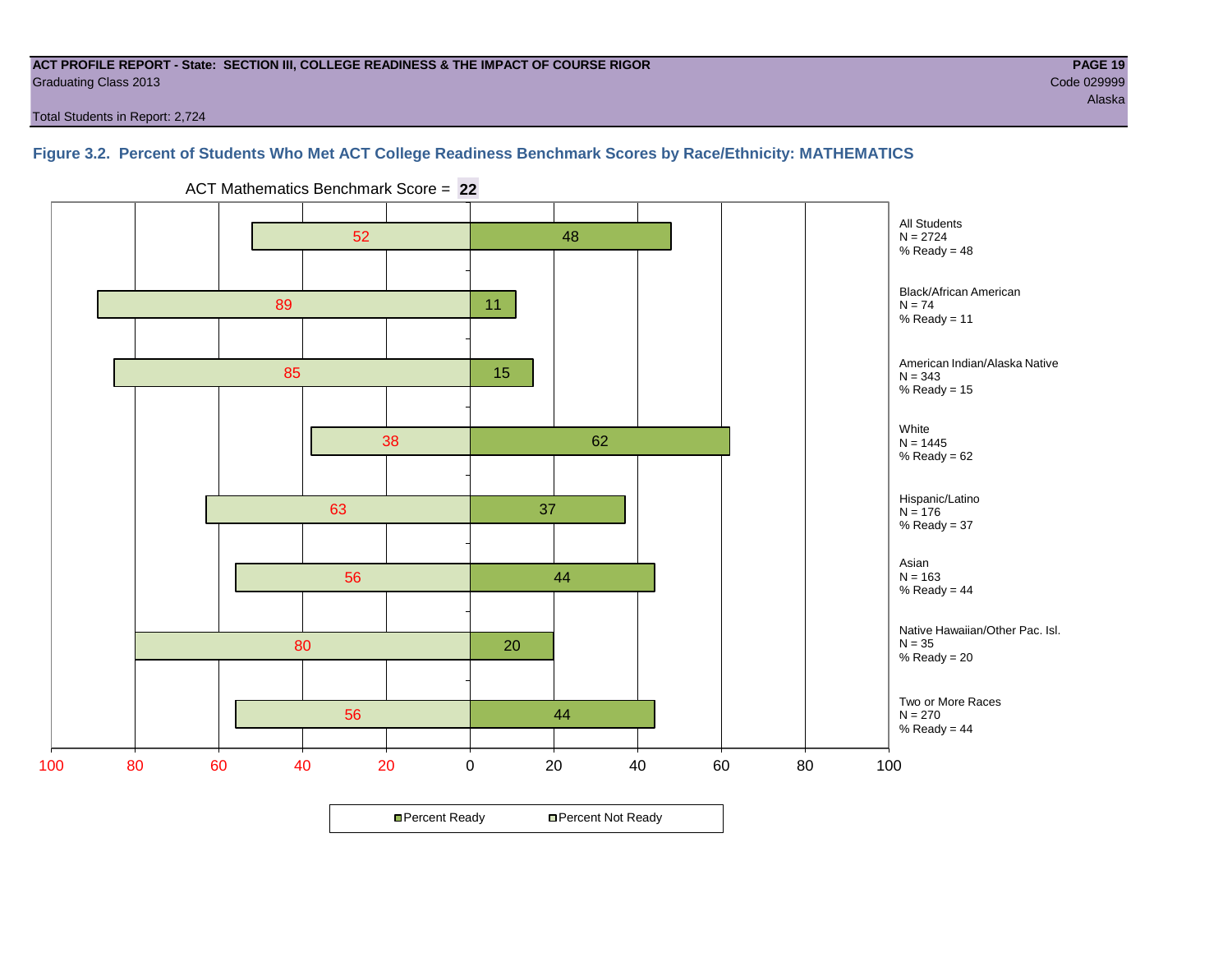#### **ACT PROFILE REPORT - State: SECTION III, COLLEGE READINESS & THE IMPACT OF COURSE RIGOR PAGE 20** Graduating Class 2013 Code 029999

Total Students in Report: 2,724

#### **Figure 3.3. Percent of Students Who Met ACT College Readiness Benchmark Scores by Race/Ethnicity: READING**



ACT Reading Benchmark Score = **22**

**□ Percent Ready DPercent Not Ready**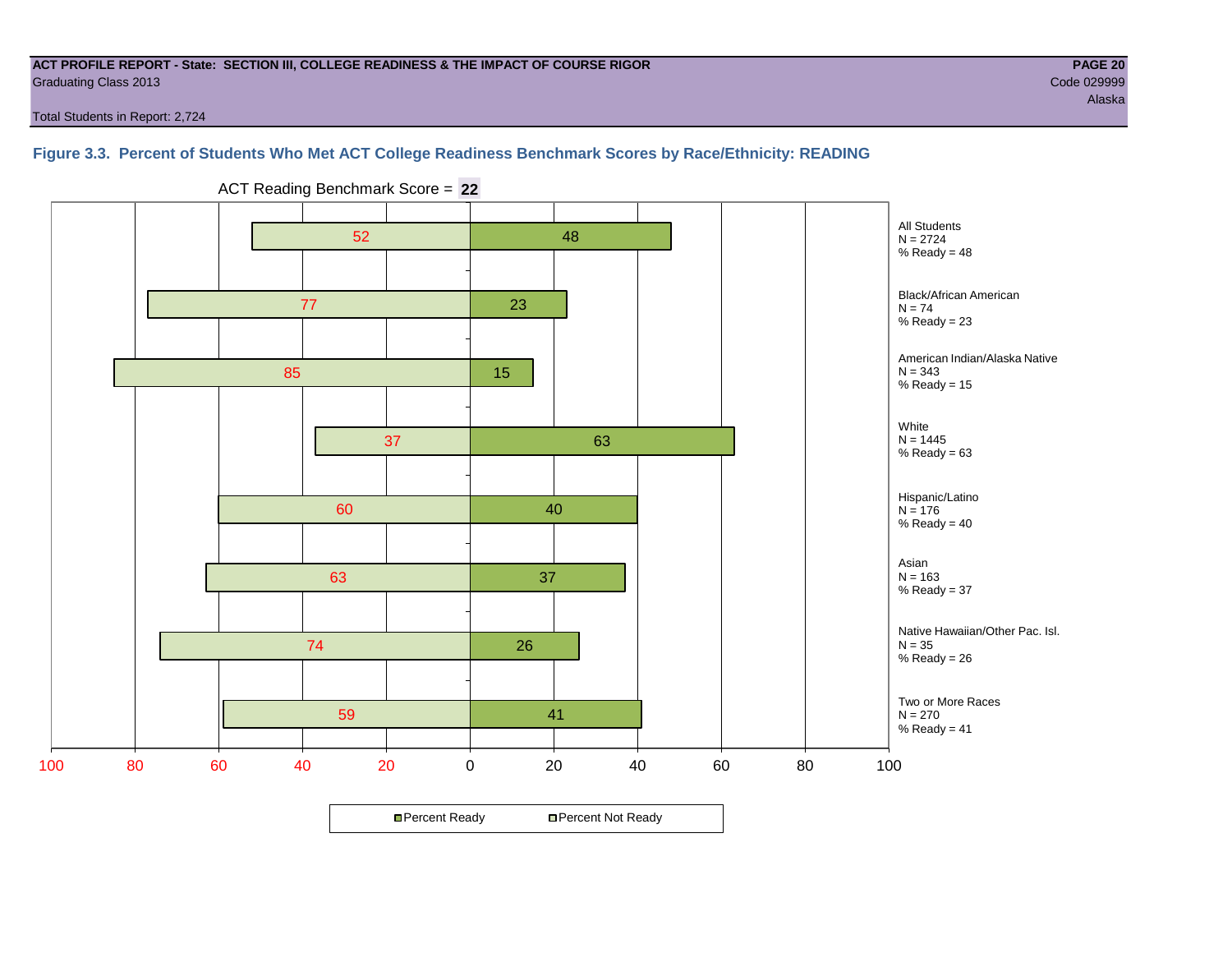#### **ACT PROFILE REPORT - State: SECTION III, COLLEGE READINESS & THE IMPACT OF COURSE RIGOR PAGE 21** Graduating Class 2013 Code 029999

Alaska

Total Students in Report: 2,724

#### **Figure 3.4. Percent of Students Who Met ACT College Readiness Benchmark Scores by Race/Ethnicity: SCIENCE**



ACT Science Benchmark Score = **23**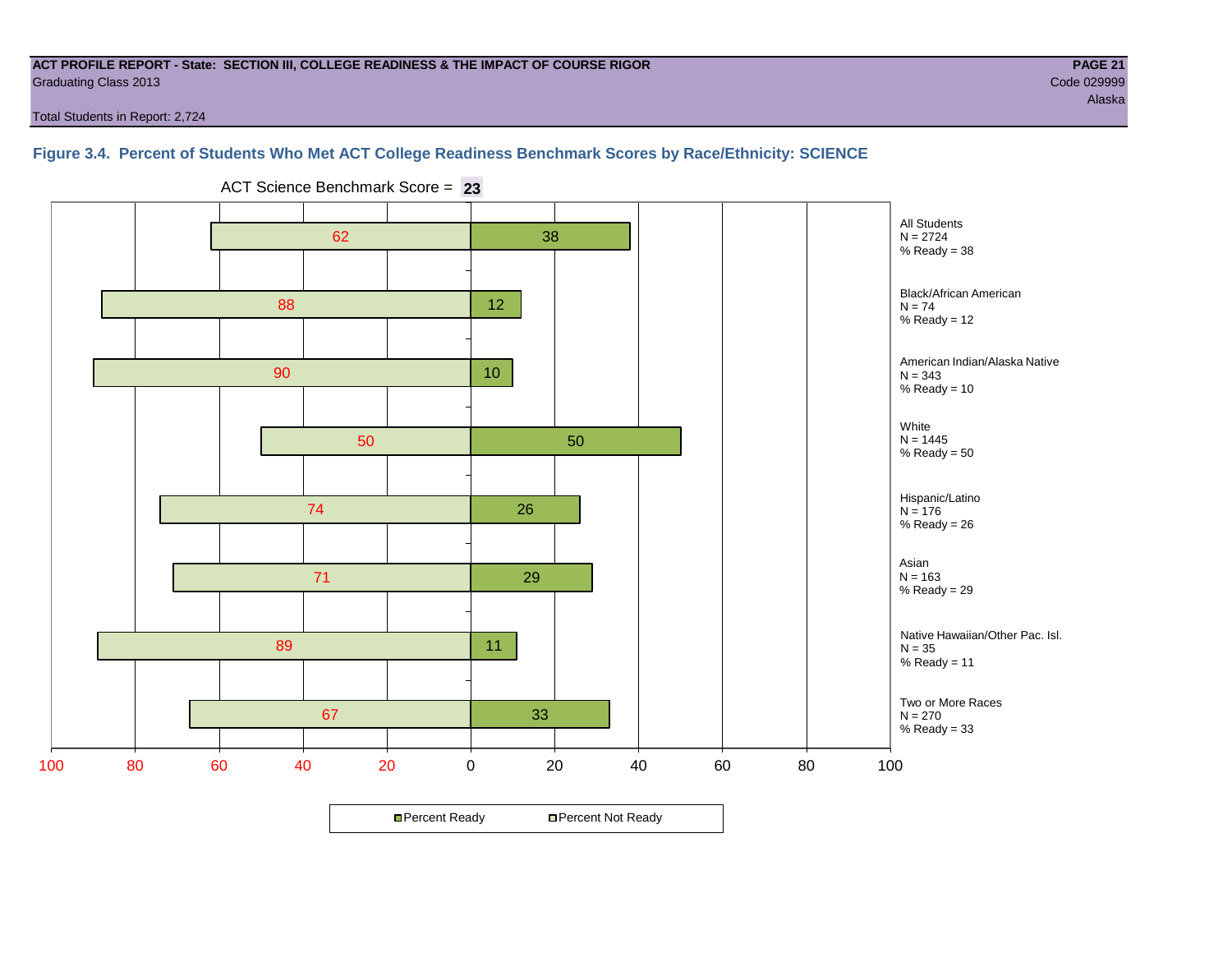#### **ACT PROFILE REPORT - State: SECTION III, COLLEGE READINESS & THE IMPACT OF COURSE RIGOR PAGE 22** Graduating Class 2013 Code 029999

Total Students in Report: 2,724

#### **Figure 3.5. Percent of Students Who Met ACT College Readiness Benchmark Scores by Race/Ethnicity: ALL FOUR**

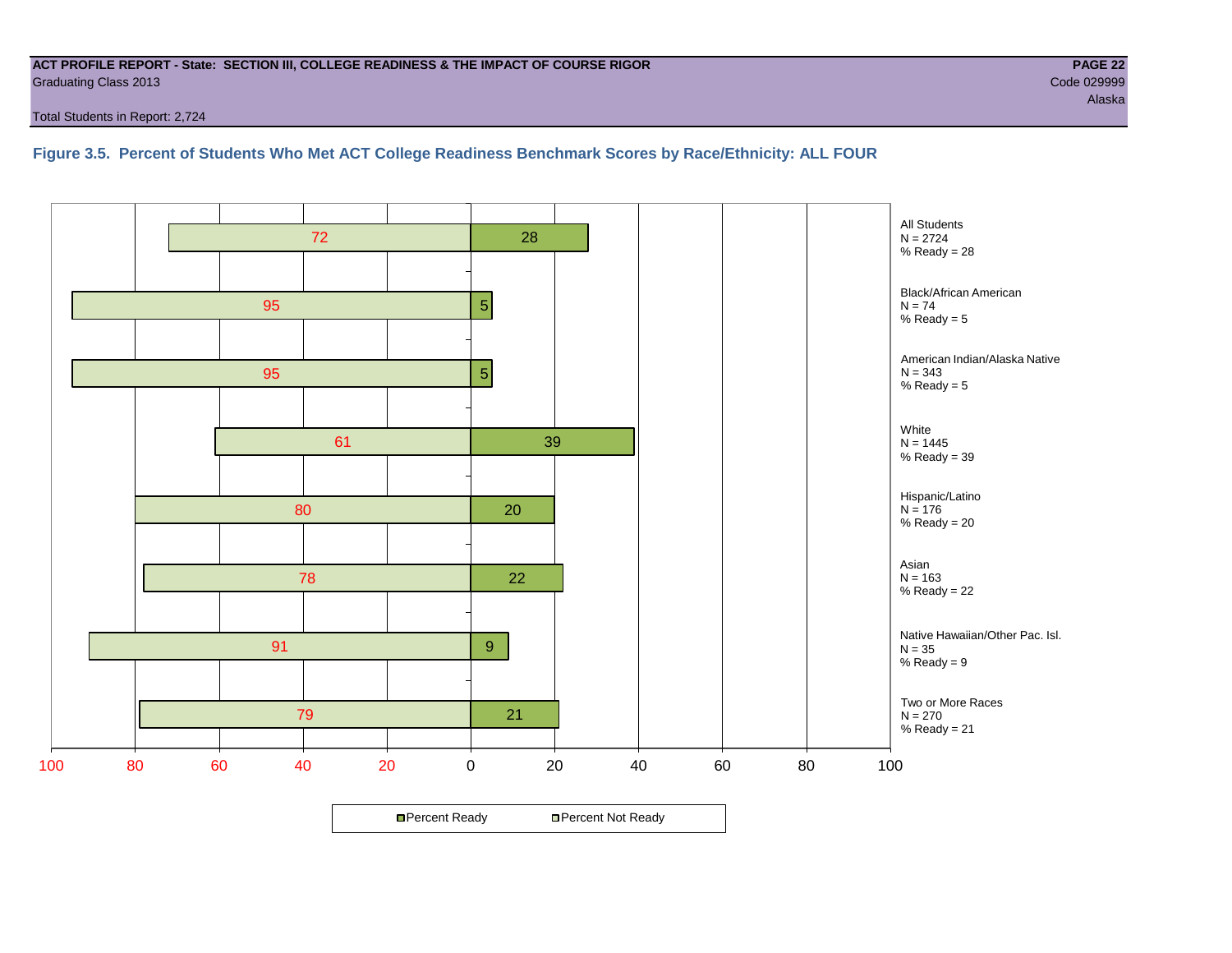#### **ACT PROFILE REPORT - State: SECTION III, COLLEGE READINESS & THE IMPACT OF COURSE RIGOR PAGE 23** Graduating Class 2013 Code 029999

Total Students in Report: 2,724

**Table 3.1. Average ACT Scores and Average ACT Score Changes by Common Course Patterns**

| <b>Course Pattern</b>                            |                |                | <b>All Students</b> |                     |     | <b>Males</b>   |            | <b>Females</b>      |     |                |            |                        |
|--------------------------------------------------|----------------|----------------|---------------------|---------------------|-----|----------------|------------|---------------------|-----|----------------|------------|------------------------|
|                                                  |                |                | <b>ACT</b>          | <b>Course Value</b> |     |                | <b>ACT</b> | <b>Course Value</b> |     |                | <b>ACT</b> | <b>Course Value</b>    |
| <b>ENGLISH COURSE PATTERN</b>                    | N.             | Percent        | English             | Added <sup>1</sup>  | N.  | Percent        | English    | Added               | N   | Percent        | English    | A d d e d <sup>1</sup> |
| Eng 9, Eng 10, Eng 11, Eng 12, & Other English   | 770            | 28             | 21.0                | 2.2                 | 320 | 27             | 20.8       | 2.4                 | 450 | 29             | 21.1       | 2.0                    |
| Eng 9, Eng 10, Eng 11, Eng 12                    | 1,551          | 57             | 21.1                | 2.3                 | 699 | 59             | 21.0       | 2.6                 | 852 | 56             | 21.2       | 2.1                    |
| Less than 4 years of English                     | 81             | 3              | 18.8                |                     | 28  | 2              | 18.4       |                     | 52  | 3              | 19.1       |                        |
| Zero years / no English courses reported         | 322            | 12             | 13.6                |                     | 143 | 12             | 13.3       |                     | 179 | 12             | 13.8       |                        |
|                                                  |                |                | <b>ACT</b>          | <b>Course Value</b> |     |                | <b>ACT</b> | <b>Course Value</b> |     |                | <b>ACT</b> | <b>Course Value</b>    |
| <b>MATHEMATICS COURSE PATTERN</b>                | N <sub>1</sub> | Percent        | Math                | Added               | N.  | Percent        | Math       | Added <sup>1</sup>  | N   | Percent        | Math       | Added <sup>1</sup>     |
| Alg 1, Alg 2, Geom, Trig, & Calc                 | 196            | $\overline{7}$ | 25.9                | 9.4                 | 93  | 8              | 26.7       | 9.9                 | 103 | $\overline{7}$ | 25.3       | 9.0                    |
| Alg 1, Alg 2, Geom, Trig, & Other Adv Math       | 251            | 9              | 23.0                | 6.5                 | 92  | 8              | 23.5       | 6.7                 | 159 | 10             | 22.7       | 6.4                    |
| Alg 1, Alg 2, Geom, & Trig                       | 195            | $\overline{7}$ | 21.0                | 4.5                 | 79  | $\overline{7}$ | 21.3       | 4.5                 | 116 | 8              | 20.8       | 4.5                    |
| Alg 1, Alg 2, Geom, & Other Adv Math             | 248            | 9              | 20.7                | 4.2                 | 96  | 8              | 21.6       | 4.8                 | 152 | 10             | 20.1       | 3.8                    |
| Other comb of 4 or more years of Math            | 787            | 29             | 24.3                | 7.8                 | 413 | 35             | 25.1       | 8.3                 | 374 | 24             | 23.5       | 7.2                    |
| Alg 1, Alg 2, & Geom                             | 392            | 14             | 18.2                | 1.7                 | 148 | 12             | 18.3       | 1.5                 | 244 | 16             | 18.2       | 1.9                    |
| Other comb of 3 or 3.5 years of Math             | 89             | 3              | 20.7                | 4.2                 | 44  | $\overline{4}$ | 21.3       | 4.5                 | 45  | 3              | 20.2       | 3.9                    |
| Less than 3 years of Math                        | 241            | 9              | 16.5                |                     | 83  | $\overline{7}$ | 16.8       | $\overline{a}$      | 157 | 10             | 16.3       |                        |
| Zero years / no Math courses reported            | 325            | 12             | 17.1                |                     | 142 | 12             | 17.3       | $\overline{a}$      | 183 | 12             | 16.9       |                        |
|                                                  |                |                | <b>ACT</b>          | <b>Course Value</b> |     |                | <b>ACT</b> | <b>Course Value</b> |     |                | <b>ACT</b> | <b>Course Value</b>    |
| SOCIAL SCIENCE COURSE PATTERN                    | N.             | Percent        | Reading             | Added               | N   | Percent        | Reading    | Added               | N   | Percent        | Reading    | A d d e d <sup>1</sup> |
| US Hist, World Hist, Am Gov, & Other Hist        | 205            | 8              | 23.8                | 3.6                 | 91  | 8              | 23.5       | 1.9                 | 114 | $\overline{7}$ | 24.0       | 4.6                    |
| Other comb of 4 or more years Social Science     | 1,400          | 51             | 22.7                | 2.5                 | 619 | 52             | 22.7       | 1.1                 | 781 | 51             | 22.6       | 3.2                    |
| US Hist, World Hist, & Am Gov                    | 137            | 5              | 22.3                | 2.1                 | 59  | 5              | 22.6       | 1.0                 | 78  | 5              | 22.1       | 2.7                    |
| Other comb of 3 or 3.5 years of Social Science   | 529            | 19             | 22.2                | 2.0                 | 228 | 19             | 22.0       | 0.4                 | 301 | 20             | 22.3       | 2.9                    |
| Less than 3 years of Social Science              | 132            | 5              | 20.2                |                     | 51  | $\overline{4}$ | 21.6       | $\sim$              | 80  | 5              | 19.4       |                        |
| Zero years / no Social Science courses reported  | 321            | 12             | 15.6                |                     | 142 | 12             | 15.3       |                     | 179 | 12             | 15.9       |                        |
|                                                  |                |                | <b>ACT</b>          | <b>Course Value</b> |     |                | <b>ACT</b> | <b>Course Value</b> |     |                | <b>ACT</b> | <b>Course Value</b>    |
| NATURAL SCIENCE COURSE PATTERN                   | N <sub>1</sub> | Percent        | Science             | Added               | N.  | Percent        | Science    | Added               | N   | Percent        | Science    | Added <sup>1</sup>     |
| Gen Sci <sup>2</sup> , Bio, Chem, & Phys         | 814            | 30             | 23.0                | 3.7                 | 439 | 37             | 23.8       | 4.4                 | 375 | 24             | 22.1       | 2.9                    |
| Bio, Chem, Phys                                  | 193            | $\overline{7}$ | 25.2                | 5.9                 | 100 | 8              | 26.3       | 6.9                 | 93  | 6              | 24.0       | 4.8                    |
| Gen Sci <sup>2</sup> , Bio, Chem                 | 823            | 30             | 20.9                | 1.6                 | 282 | 24             | 21.3       | 1.9                 | 541 | 35             | 20.7       | 1.5                    |
| Other comb of 3 years of Natural Science         | 81             | 3              | 21.7                | 2.4                 | 39  | 3              | 22.8       | 3.4                 | 42  | 3              | 20.5       | 1.3                    |
| Less than 3 years of Natural Science             | 491            | 18             | 19.3                |                     | 188 | 16             | 19.4       |                     | 302 | 20             | 19.2       |                        |
| Zero years / no Natural Science courses reported | 322            | 12             | 16.4                |                     | 142 | 12             | 16.5       |                     | 180 | 12             | 16.2       |                        |

<sup>1</sup>Course value added is defined as the average ACT score change compared to course sequences in which students took

less than four years of English or less than three years of Mathematics, Social Science or Natural Science.

<sup>2</sup>Includes General, Physical and Earth Sciences.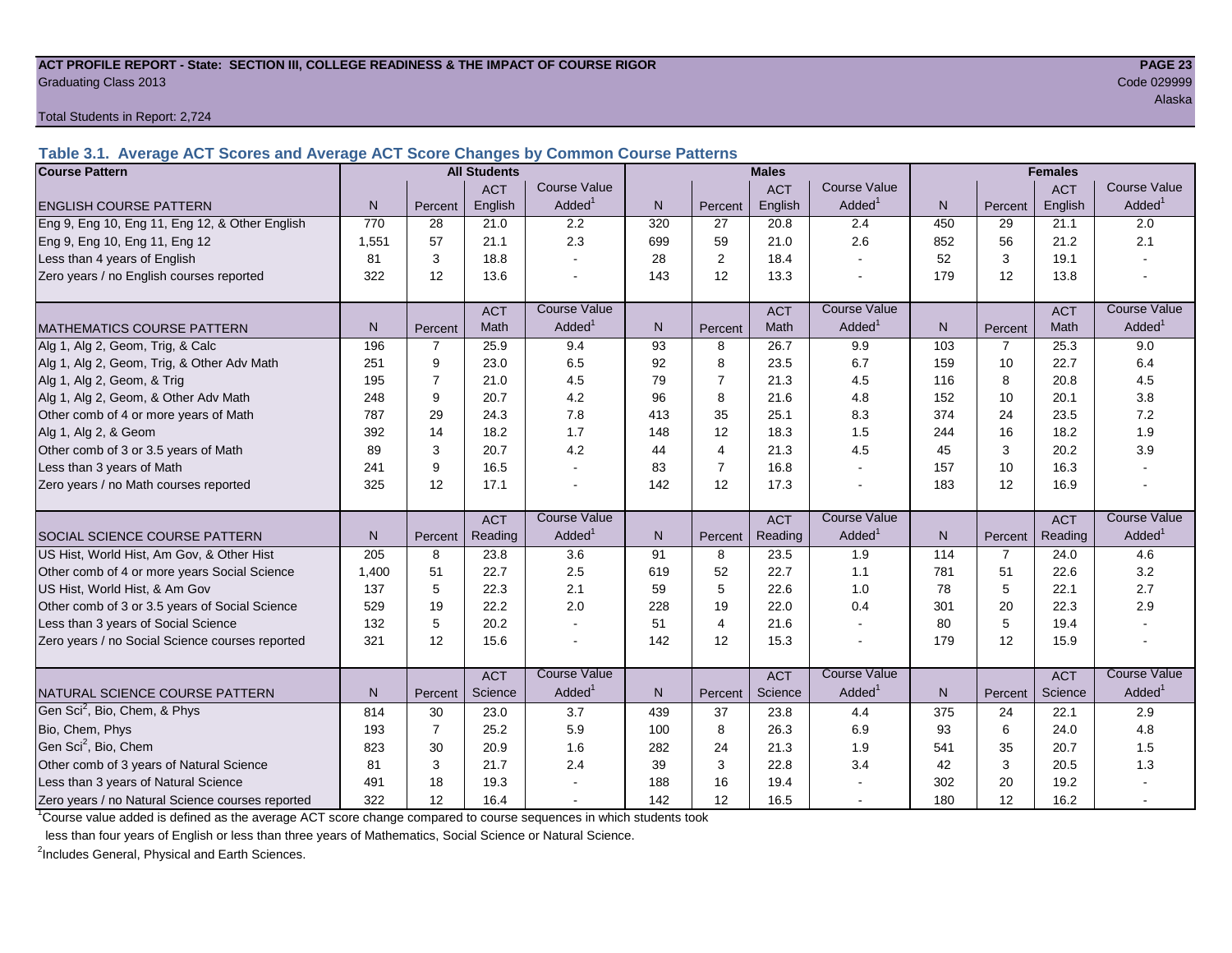#### ACT PROFILE REPORT - State: SECTION III, COLLEGE READINESS & THE IMPACT OF COURSE RIGOR **PAGE 24** Graduating Class 2013 Code 029999

Alaska (1999) - Alaska (1999) - Alaska (1999) - Alaska (1999) - Alaska (1999) - Alaska (1999) - Alaska (1999)

Total Students in Report: 2,724

#### **Table 3.2. College Readiness Percents by Common Course Patterns**

| <b>Course Pattern</b>                            | <b>State</b> |                       |         |                  |              | <b>National</b>       |         |                  |  |  |
|--------------------------------------------------|--------------|-----------------------|---------|------------------|--------------|-----------------------|---------|------------------|--|--|
|                                                  |              | <b>Percent Taking</b> | Avg ACT | Percent Who Met  |              | <b>Percent Taking</b> | Avg ACT | Percent Who Met  |  |  |
| <b>ENGLISH COURSE PATTERN</b>                    | $\mathsf{N}$ | Pattern               | English | <b>Benchmark</b> | $\mathsf{N}$ | Pattern               | English | <b>Benchmark</b> |  |  |
| Eng 9, Eng 10, Eng 11, Eng 12, & Other English   | 770          | 28                    | 21.0    | 71               | 380,375      | 21                    | 21.6    | 73               |  |  |
| Eng 9, Eng 10, Eng 11, Eng 12                    | 1,551        | 57                    | 21.1    | 72               | 1,265,911    | 70                    | 20.3    | 65               |  |  |
| Less than 4 years of English                     | 81           | 3                     | 18.8    | 59               | 84,048       | 5                     | 15.9    | 36               |  |  |
| Zero years / no English courses reported         | 322          | 12                    | 13.6    | 20               | 68,909       | $\overline{4}$        | 16.4    | 38               |  |  |
|                                                  |              |                       |         |                  |              |                       |         |                  |  |  |
|                                                  |              | <b>Percent Taking</b> | Avg ACT | Percent Who Met  |              | Percent Taking        | Avg ACT | Percent Who Met  |  |  |
| <b>MATHEMATICS COURSE PATTERN</b>                | N            | Pattern               | Math    | <b>Benchmark</b> | N            | Pattern               | Math    | <b>Benchmark</b> |  |  |
| Alg 1, Alg 2, Geom, Trig, & Calc                 | 196          | 7                     | 25.9    | 86               | 113,999      | 6                     | 23.8    | 68               |  |  |
| Alg 1, Alg 2, Geom, Trig, & Other Adv Math       | 251          | 9                     | 23.0    | 71               | 155,095      | 9                     | 21.9    | 56               |  |  |
| Alg 1, Alg 2, Geom, & Trig                       | 195          | $\overline{7}$        | 21.0    | 45               | 119,993      | $\overline{7}$        | 19.4    | 32               |  |  |
| Alg 1, Alg 2, Geom, & Other Adv Math             | 248          | 9                     | 20.7    | 44               | 336,291      | 19                    | 19.6    | 32               |  |  |
| Other comb of 4 or more years of Math            | 787          | 29                    | 24.3    | 74               | 610,720      | 34                    | 23.6    | 65               |  |  |
| Alg 1, Alg 2, & Geom                             | 392          | 14                    | 18.2    | 19               | 223,733      | 12                    | 17.2    | 11               |  |  |
| Other comb of 3 or 3.5 years of Math             | 89           | 3                     | 20.7    | 42               | 88,866       | 5                     | 19.7    | 34               |  |  |
| Less than 3 years of Math                        | 241          | 9                     | 16.5    | 6                | 77,906       | 4                     | 16.3    | $\overline{7}$   |  |  |
| Zero years / no Math courses reported            | 325          | 12                    | 17.1    | 14               | 72,640       | 4                     | 17.9    | 20               |  |  |
|                                                  |              |                       |         |                  |              |                       |         |                  |  |  |
|                                                  |              | <b>Percent Taking</b> | Avg ACT | Percent Who Met  |              | <b>Percent Taking</b> | Avg ACT | Percent Who Met  |  |  |
| <b>SOCIAL SCIENCE COURSE PATTERN</b>             | N            | Pattern               | Reading | <b>Benchmark</b> | $\mathsf{N}$ | Pattern               | Reading | <b>Benchmark</b> |  |  |
| US Hist, World Hist, Am Gov, & Other Hist        | 205          | 8                     | 23.8    | 60               | 50,989       | 3                     | 22.2    | 51               |  |  |
| Other comb of 4 or more years Social Science     | 1,400        | 51                    | 22.7    | 55               | 908,394      | 50                    | 22.0    | 50               |  |  |
| US Hist, World Hist, & Am Gov                    | 137          | 5                     | 22.3    | 53               | 106,021      | 6                     | 19.5    | 34               |  |  |
| Other comb of 3 or 3.5 years of Social Science   | 529          | 19                    | 22.2    | 50               | 489,586      | 27                    | 21.0    | 43               |  |  |
| Less than 3 years of Social Science              | 132          | 5                     | 20.2    | 39               | 171,617      | 10                    | 19.1    | 32               |  |  |
| Zero years / no Social Science courses reported  | 321          | 12                    | 15.6    | 13               | 72,636       | 4                     | 17.7    | 25               |  |  |
|                                                  |              |                       |         |                  |              |                       |         |                  |  |  |
|                                                  |              | <b>Percent Taking</b> | Avg ACT | Percent Who Met  |              | <b>Percent Taking</b> | Avg ACT | Percent Who Met  |  |  |
| NATURAL SCIENCE COURSE PATTERN                   | N            | Pattern               | Science | <b>Benchmark</b> | $\mathsf{N}$ | Pattern               | Science | <b>Benchmark</b> |  |  |
| Gen Sci <sup>1</sup> , Bio, Chem, & Phys         | 814          | 30                    | 23.0    | 53               | 767,293      | 43                    | 21.9    | 46               |  |  |
| Bio, Chem, Phys                                  | 193          | $\overline{7}$        | 25.2    | 73               | 183,685      | 10                    | 23.0    | 54               |  |  |
| Gen Sci <sup>1</sup> , Bio, Chem                 | 823          | 30                    | 20.9    | 33               | 504,165      | 28                    | 19.9    | 28               |  |  |
| Other comb of 3 years of Natural Science         | 81           | 3                     | 21.7    | 37               | 51,822       | 3                     | 19.1    | 25               |  |  |
| Less than 3 years of Natural Science             | 491          | 18                    | 19.3    | 23               | 218,267      | 12                    | 18.0    | 17               |  |  |
| Zero years / no Natural Science courses reported | 322          | 12                    | 16.4    | 11               | 74,011       | 4                     | 17.8    | 18               |  |  |

<sup>1</sup>Includes General, Physical and Earth Sciences.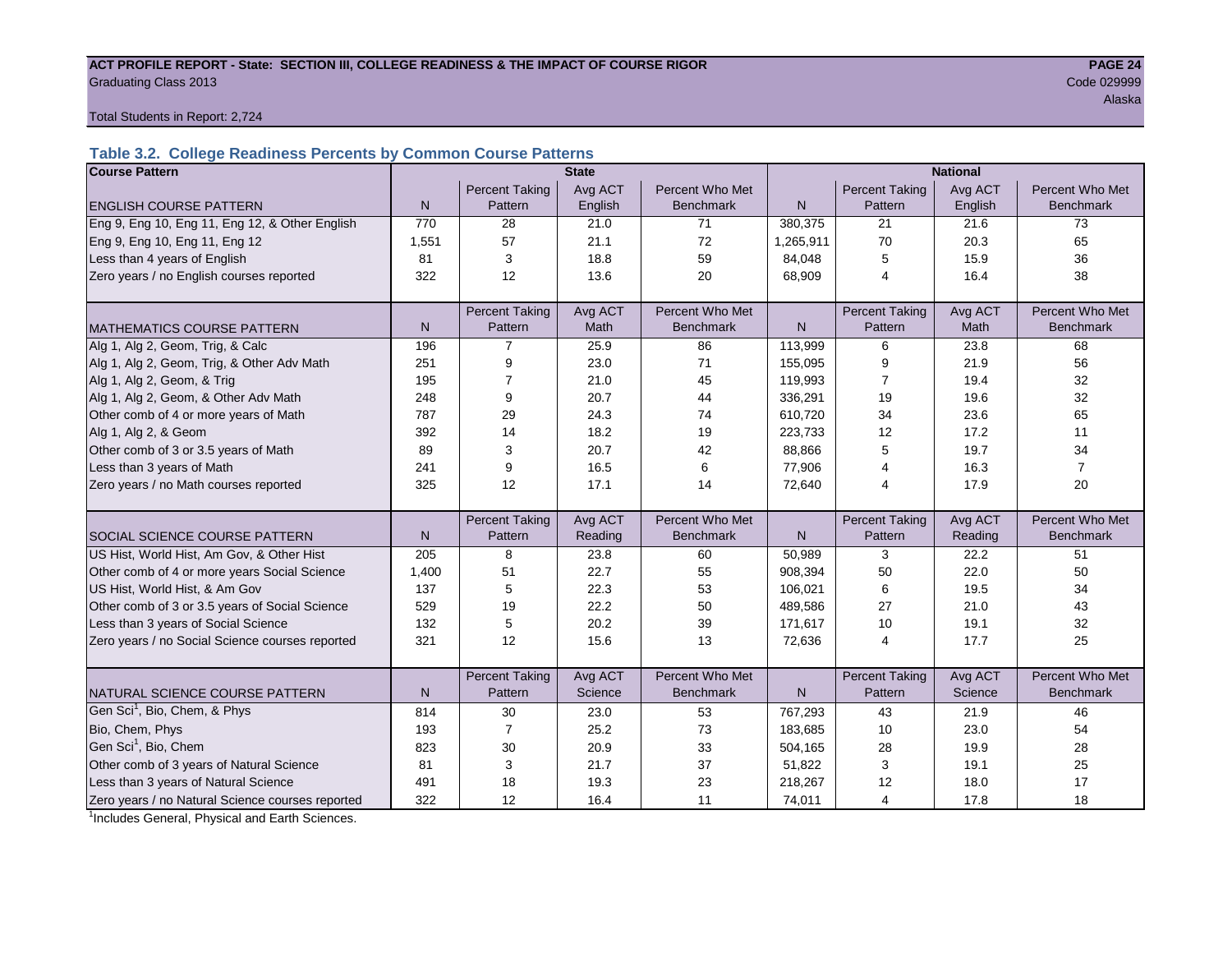## Section IV Career and Educational Aspirations

Beginning with the Graduating Class of 2013, all students whose scores are college reportable, both standard and extended time tests, are now included. Also beginning with the 2013 Graduating Class data, College Readiness Benchmarks for Reading and Science were updated to reflect the most recent college coursework research.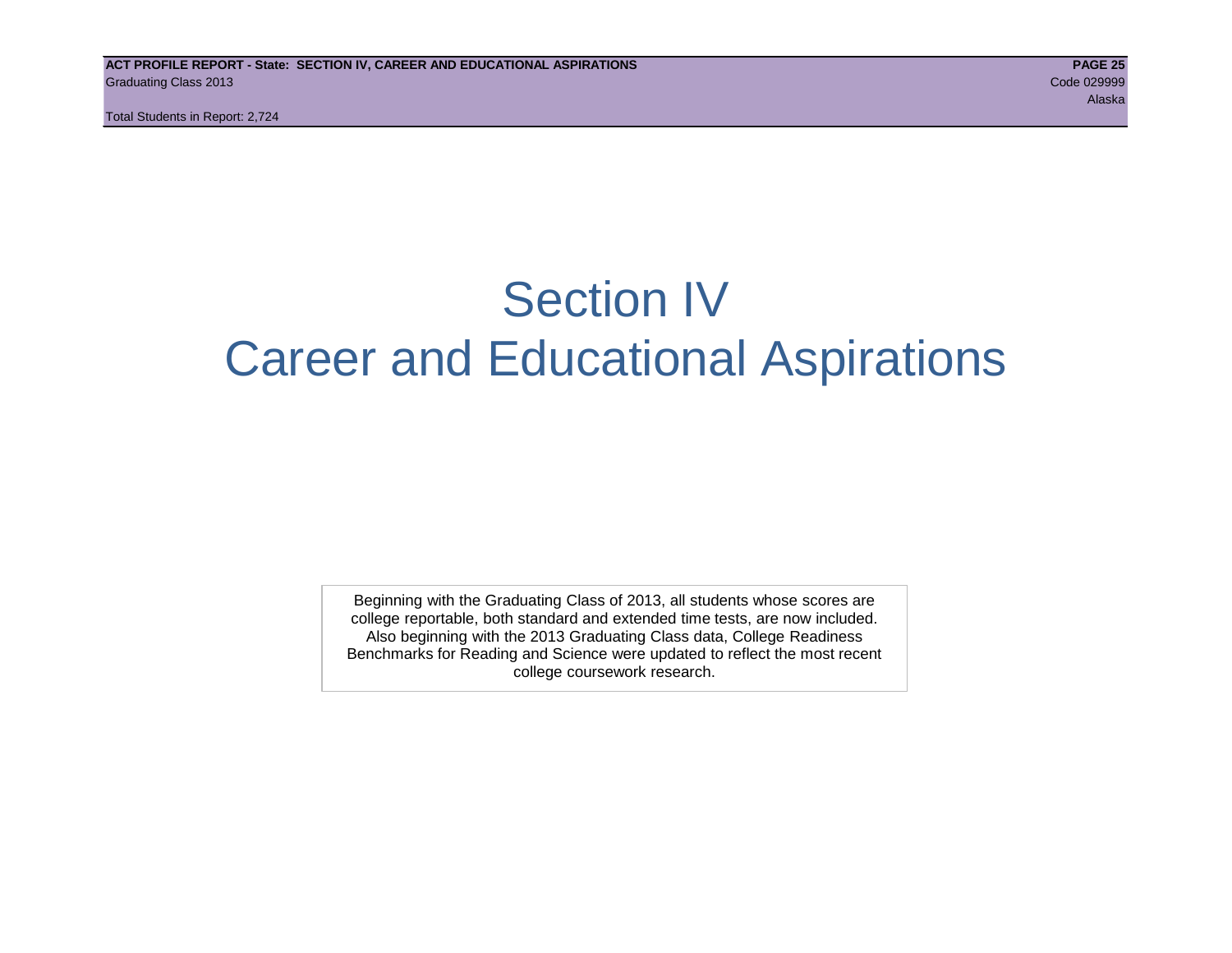#### **ACT PROFILE REPORT - State: SECTION IV, CAREER AND EDUCATIONAL ASPIRATIONS PAGE 26** Graduating Class 2013 Code 029999

### alaska konstruktuuri konstruktuuri konstruktuuri konstruktuuri konstruktuuri konstruktuuri konstruktuuri konst

#### Total Students in Report: 2,724

**Table 4.1. Distribution of Planned Educational Majors for All Students by College Plans**

|                                              | <b>All Students</b><br>Plan on 2 Years or Less of College |                      |         |                |             | Plan on 4 Years or More of College |     |                      |         |
|----------------------------------------------|-----------------------------------------------------------|----------------------|---------|----------------|-------------|------------------------------------|-----|----------------------|---------|
|                                              |                                                           |                      | Avg ACT |                |             | Avg ACT                            |     |                      | Avg ACT |
| <b>Planned Educational Major</b>             | N <sup>1</sup>                                            | Percent <sup>2</sup> | Comp    | N.             | Percent $2$ | Comp                               | N   | Percent <sup>2</sup> | Comp    |
| Agriculture & Natural Resources Conservation | 19                                                        |                      | 21.9    |                |             | 15.0                               | 18  |                      | 22.3    |
| Architecture                                 | 27                                                        |                      | 21.8    | $\Omega$       | $\Omega$    |                                    | 27  |                      | 21.8    |
| Area, Ethnic, & Multidisciplinary Studies    | 5                                                         | 0                    | 19.4    | $\overline{2}$ |             | 11.0                               | 3   | $\Omega$             | 25.0    |
| Arts: Visual & Performing                    | 152                                                       | 6                    | 20.2    | 9              | 5           | 14.3                               | 131 | ิค                   | 20.7    |
| <b>Business</b>                              | 186                                                       | $\overline{7}$       | 20.2    | 23             | 13          | 15.5                               | 148 |                      | 21.0    |
| Communications                               | 30                                                        |                      | 21.7    | -1             |             | 17.0                               | 27  | 1                    | 22.1    |
| Community, Family, & Personal Services       | 60                                                        | 2                    | 18.7    | 11             | 6           | 18.7                               | 39  | $\overline{2}$       | 19.2    |
| <b>Computer Science &amp; Mathematics</b>    | 52                                                        | 2                    | 22.9    | 3              | 2           | 19.7                               | 44  |                      | 23.0    |
| Education                                    | 140                                                       | 5                    | 20.3    | 6              | 3           | 16.8                               | 124 | ิค                   | 20.7    |
| Engineering                                  | 297                                                       | 11                   | 24.4    | 9              | 5           | 17.2                               | 271 | 12                   | 24.7    |
| Engineering Technology & Drafting            | 48                                                        | $\overline{2}$       | 19.9    | 6              | 3           | 16.5                               | 38  | $\overline{2}$       | 20.6    |
| English & Foreign Languages                  | 59                                                        | 2                    | 22.9    | 2              |             | 14.0                               | 54  | 2                    | 23.4    |
| Health Administration & Assisting            | 93                                                        | 3                    | 17.9    | 13             |             | 16.4                               | 69  | 3                    | 18.3    |
| Health Sciences & Technologies               | 452                                                       | 17                   | 21.1    | 25             | 14          | 16.7                               | 395 | 18                   | 21.5    |
| Philosophy, Religion, & Theology             | 15                                                        |                      | 23.4    |                |             | 23.0                               | 13  |                      | 23.8    |
| Repair, Production, & Construction           | 50                                                        | $\overline{2}$       | 16.5    | 17             | 9           | 14.8                               | 24  |                      | 18.0    |
| Sciences: Biological & Physical              | 215                                                       | 8                    | 23.9    | $\overline{2}$ |             | 18.5                               | 201 | 9                    | 23.9    |
| Social Sciences & Law                        | 191                                                       |                      | 21.9    | 6              |             | 16.8                               | 169 | 8                    | 22.1    |
| Undecided                                    | 533                                                       | 20                   | 20.5    | 41             | 23          | 15.6                               | 387 | 18                   | 21.1    |
| No Response                                  | 96                                                        | 4                    | 16.7    |                |             | 14.0                               | 14  |                      | 19.4    |

1 2-Year and 4-Year "N" counts do not reflect "Missing" and "Other" college plans, therefore they may not add up to the N count for All Students.

<sup>2</sup> Percent of students tested within College Plan groups (All Students, 2-Year, 4-Year).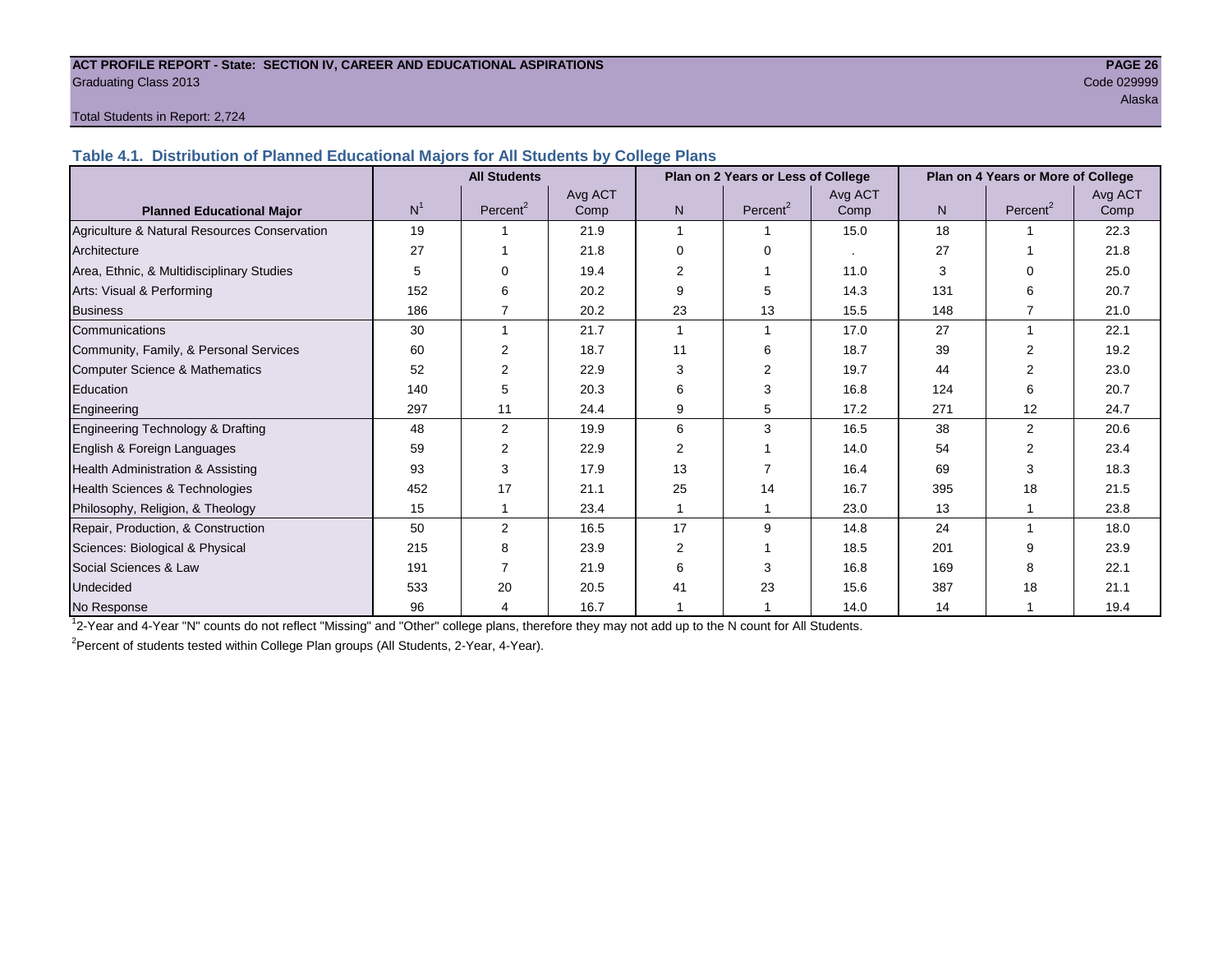#### **ACT PROFILE REPORT - State: SECTION IV, CAREER AND EDUCATIONAL ASPIRATIONS PAGE 27** Graduating Class 2013 Code 029999

#### Total Students in Report: 2,724

#### **Table 4.2. Average ACT Composite Scores for Racial/Ethnic Groups by Post-Secondary Educational Aspirations**

| <b>Educational Degree</b> |       | <b>All Racial/Ethnic Groups</b><br><b>Combined</b> |    | <b>Black/African American</b> |     | American Indian/ Alaska Native |     | White   | Hispanic/Latino |         |  |
|---------------------------|-------|----------------------------------------------------|----|-------------------------------|-----|--------------------------------|-----|---------|-----------------|---------|--|
| <b>Aspirations</b>        | N     | Average                                            | N. | Average                       | N.  | Average                        | N   | Average | N               | Average |  |
| Voc-Tech                  | 50    | 15.6                                               |    | 19.0                          | 26  | 13.1                           | 12  | 18.8    |                 | 16.0    |  |
| 2-yr College Degree       | 132   | 16.2                                               |    | 14.8                          | 67  | 13.9                           | 37  | 20.1    |                 | 15.5    |  |
| <b>Bachelors Degree</b>   | , 314 | 20.5                                               | 37 | 16.6                          | 149 | 16.9                           | 714 | 21.8    | 88              | 19.4    |  |
| Graduate Study            | 384   | 24.1                                               |    | 21.3                          | 27  | 19.1                           | 248 | 25.1    | 21              | 23.3    |  |
| Prof. Level Degree        | 499   | 23.8                                               |    | 20.8                          | 20  | 18.7                           | 314 | 25.0    | 40              | 21.3    |  |
| Other                     | 62    | 17.2                                               |    | 16.3                          | 22  | 14.5                           | 19  | 20.4    |                 | 18.5    |  |
| No Response               | 283   | 19.7                                               |    | 15.8                          | 32  | 16.3                           | 101 | 23.2    | 15              | 19.3    |  |

| <b>Educational Degree</b> | <b>All Racial/Ethnic Groups</b><br><b>Combined</b> |         | Asian |         | <b>Native Hawaiian/</b><br><b>Other Pacific Islander</b> |         | Two or more races |         | Prefer not to respond/<br><b>No Response</b> |         |
|---------------------------|----------------------------------------------------|---------|-------|---------|----------------------------------------------------------|---------|-------------------|---------|----------------------------------------------|---------|
| <b>Aspirations</b>        | N                                                  | Average | N     | Average | N.                                                       | Average | N.                | Average | N                                            | Average |
| Voc-Tech                  | 50                                                 | 15.6    |       | 14.0    |                                                          |         |                   | 19.0    |                                              | 20.0    |
| 2-yr College Degree       | 132                                                | 16.2    |       | 16.3    |                                                          | 18.0    |                   | 18.1    |                                              | 14.7    |
| <b>Bachelors Degree</b>   | 1,314                                              | 20.5    | 85    | 18.7    | 22                                                       | 17.4    | 147               | 20.1    | 72                                           | 21.1    |
| Graduate Study            | 384                                                | 24.7    | 21    | 23.3    |                                                          | 20.7    | 30                | 23.4    | 25                                           | 23.5    |
| Prof. Level Degree        | 499                                                | 23.8    | 31    | 22.8    |                                                          | 17.7    | 54                | 22.0    | 26                                           | 24.2    |
| Other                     | 62                                                 | 17.2    |       | 12.5    |                                                          | 15.0    |                   | 19.4    |                                              | 15.8    |
| No Response               | 283                                                | 19.7    | 18    | 20.1    |                                                          | 15.8    | 19                | 20.1    | 85                                           | 17.2    |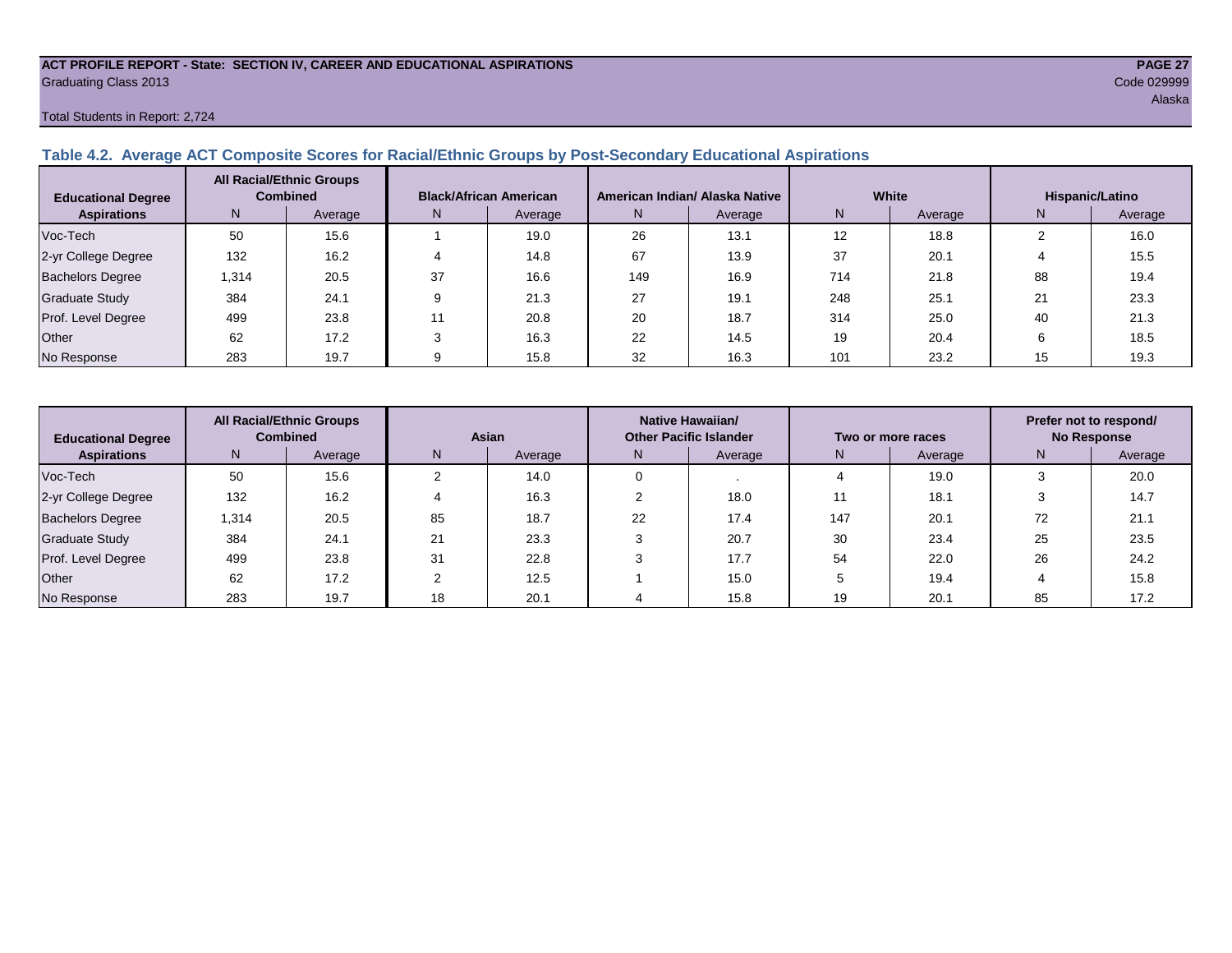#### **ACT PROFILE REPORT - State: SECTION IV, CAREER AND EDUCATIONAL ASPIRATIONS PAGE 28** Code 029999 Craduating Class 2013

#### Total Students in Report: 2,724

#### **Table 4.3. Students' Score Report Preferences at Time of Testing**

|                                       |              |                           |                |                                           | <b>Percent of Students in</b> |                |                 |                 |                 |                |                          |
|---------------------------------------|--------------|---------------------------|----------------|-------------------------------------------|-------------------------------|----------------|-----------------|-----------------|-----------------|----------------|--------------------------|
|                                       |              | <b>Number of Students</b> |                | <b>College Readiness Standards Ranges</b> |                               |                |                 |                 |                 |                |                          |
|                                       |              |                           |                | 2nd-6th                                   |                               |                |                 |                 |                 |                |                          |
| Name                                  | <b>State</b> | Total                     | 1st Choice     | Choice                                    | $01 - 12$                     | $13 - 15$      | $16 - 19$       | $20 - 23$       | $24-27$         | $28-32$        | 33-36                    |
| UNIVERSITY OF ALASKA ANCHORAGE        | Alaska       | 782                       | 464            | 318                                       | $\overline{7}$                | 18             | 27              | 28              | 16              | 4              | 0                        |
| UNIVERSITY OF ALASKA FAIRBANKS        | Alaska       | 593                       | 355            | 238                                       | $\overline{7}$                | 16             | 21              | 27              | 18              | 9              | 1                        |
| UNIVERSITY OF ALASKA SOUTHEAST        | Alaska       | 102                       | 27             | 75                                        | 12                            | 23             | 21              | 26              | 13              | 5              |                          |
| MONTANA STATE UNIVERSITY-BOZEMAN      | Montana      | 78                        | 20             | 58                                        | 3                             | $\mathbf 0$    | 8               | 33              | 37              | 17             | 3                        |
| UNIVERSITY OF WASHINGTON              | Washington   | 66                        | 18             | 48                                        | $\overline{0}$                | 3              | 9               | 33              | 30              | 21             | 3                        |
| <b>NCAA ELIGIBILITY CENTER</b>        | Indiana      | 58                        | 33             | 25                                        | $\mathbf{0}$                  | 14             | 17              | 31              | 24              | 14             | $\Omega$                 |
| <b>WASHINGTON STATE UNIVERSITY</b>    | Washington   | 51                        | 10             | 41                                        | $\overline{2}$                | $\overline{0}$ | 10              | 31              | 45              | 12             | $\Omega$                 |
| <b>COLORADO STATE UNIVERSITY</b>      | Colorado     | 49                        | 18             | 31                                        | $\Omega$                      | $\overline{0}$ | 8               | 24              | 39              | 27             | $\overline{2}$           |
| <b>KUSKOKWIM COLLEGE</b>              | Alaska       | 48                        | 8              | 40                                        | 33                            | 46             | 19              | $\overline{2}$  | $\mathbf{0}$    | $\Omega$       | $\Omega$                 |
| UNIVERSITY OF OREGON                  | Oregon       | 47                        | 8              | 39                                        | $\mathbf 0$                   | 9              | 6               | 23              | 45              | 11             | 6                        |
| <b>ALASKA PACIFIC UNIVERSITY</b>      | Alaska       | 45                        | 5              | 40                                        | $\overline{7}$                | 18             | 24              | 33              | 13              | $\overline{4}$ | $\Omega$                 |
| <b>BRIGHAM YOUNG UNIVERSITY-IDAHO</b> | Idaho        | 43                        | 13             | 30                                        | $\overline{2}$                | $\overline{2}$ | 12              | 40              | 33              | 12             | 0                        |
| NORTHERN ARIZONA UNIVERSITY           | Arizona      | 43                        | 8              | 35                                        | $\overline{2}$                | $\Omega$       | 9               | 51              | 35              | $\overline{2}$ | 0                        |
| <b>BOISE STATE UNIVERSITY</b>         | Idaho        | 42                        | 10             | 32                                        | $\Omega$                      | $\Omega$       | 26              | 38              | 19              | 14             | $\overline{2}$           |
| <b>BRIGHAM YOUNG UNIVERSITY</b>       | Utah         | 42                        | 25             | 17                                        | $\overline{2}$                | $\overline{2}$ | 10              | 31              | 36              | 19             | 0                        |
| <b>OREGON STATE UNIVERSITY</b>        | Oregon       | 42                        | 9              | 33                                        | $\overline{0}$                | $\overline{2}$ | 14              | 33              | 29              | 19             | $\overline{2}$           |
| <b>FORT LEWIS COLLEGE</b>             | Colorado     | 41                        | 10             | 31                                        | $\overline{2}$                | 39             | 29              | 12              | $\overline{7}$  | 10             | $\Omega$                 |
| <b>STANFORD UNIVERSITY</b>            | California   | 35                        | 12             | 23                                        | $\Omega$                      | $\Omega$       | $\Omega$        | 14              | 23              | 43             | 20                       |
| UNIVERSITY OF IDAHO                   | Idaho        | 34                        | 6              | 28                                        | $\Omega$                      | 3              | 3               | 38              | 38              | 18             | $\Omega$                 |
| <b>WESTERN WASHINGTON UNIVERSITY</b>  | Washington   | 31                        | 11             | 20                                        | $\overline{0}$                | $\overline{0}$ | 16              | 29              | 29              | 19             | 6                        |
| <b>KENAI PENINSULA COLLEGE</b>        | Alaska       | 28                        | 16             | 12                                        | $\overline{7}$                | 14             | 18              | 29              | 18              | 14             | 0                        |
| <b>ARIZONA STATE UNIVERSITY</b>       | Arizona      | 27                        | 10             | 17                                        | 0                             | $\overline{7}$ | 11              | 52              | 22              | $\overline{7}$ | 0                        |
| <b>COLORADO SCHOOL OF MINES</b>       | Colorado     | 27                        | 8              | 19                                        | 0                             | $\Omega$       | $\Omega$        | 15              | 30              | 56             | 0                        |
| MATANUSKA-SUSITNA COLLEGE/UAA         | Alaska       | 26                        | 11             | 15                                        | 0                             | 12             | 35              | 46              | 8               | $\Omega$       | 0                        |
| <b>GONZAGA UNIVERSITY</b>             | Washington   | 24                        | 5              | 19                                        | 0                             | 4              | 13              | 38              | 29              | 13             | 4                        |
| <b>SEATTLE PACIFIC UNIVERSITY</b>     | Washington   | 24                        | $\overline{4}$ | 20                                        | 8                             | $\overline{4}$ | 21              | 25              | 21              | 13             | 8                        |
| UNIVERSITY OF MONTANA                 | Montana      | 24                        | 5              | 19                                        | 4                             | $\overline{4}$ | 13              | 29              | 38              | 8              | $\overline{\mathcal{A}}$ |
| <b>EASTERN WASHINGTON UNIVERSITY</b>  | Washington   | 23                        | 8              | 15                                        | $\Omega$                      | $\mathbf 0$    | 30              | 26              | 35              | 9              | $\Omega$                 |
| <b>SOUTHERN OREGON UNIVERSITY</b>     | Oregon       | 23                        | 5              | 18                                        | $\overline{4}$                | 9              | 13              | 39              | 22              | 13             | $\Omega$                 |
| UNIVERSITY OF HAWAII AT MANOA         | Hawaii       | 22                        | 6              | 16                                        | $\mathbf 0$                   | 9              | 27              | 32              | 27              | $\Omega$       | 5                        |
| All Other Institutions                |              | 1,714                     | 431            | 1,283                                     | $\overline{2}$                | 8              | 18              | 28              | 24              | 17             | $\overline{2}$           |
| Total                                 |              | 4,234                     | 1,579          | 2,655                                     | $\overline{4}$                | 11             | $\overline{19}$ | $\overline{28}$ | $\overline{23}$ | 13             | $\overline{2}$           |

alaska konstruktura (h. 1938).<br>Alaska konstruktura (h. 1938).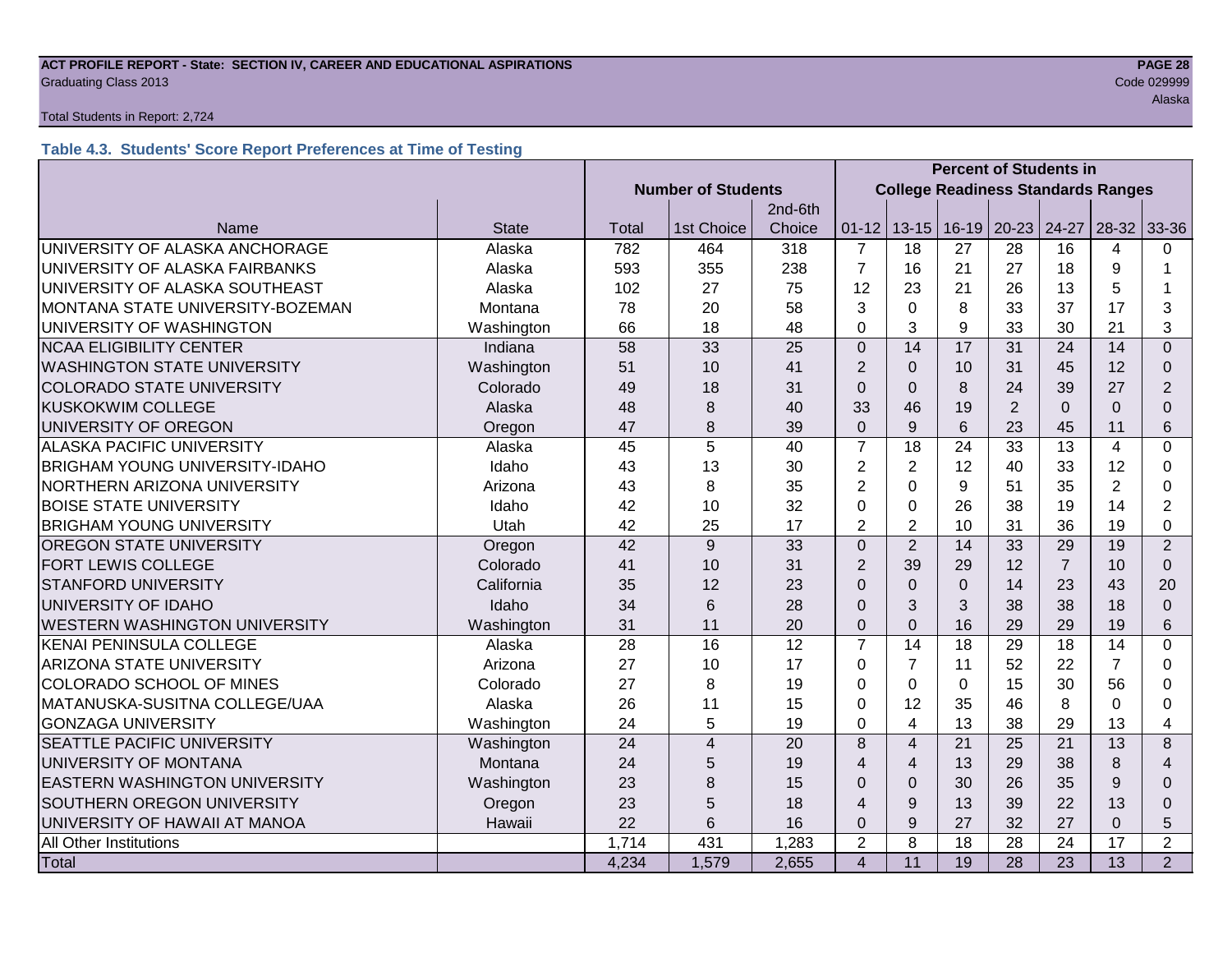## Section V Optional Writing Test Results

Beginning with the Graduating Class of 2013, all students whose scores are college reportable, both standard and extended time tests, are now included. Also beginning with the 2013 Graduating Class data, College Readiness Benchmarks for Reading and Science were updated to reflect the most recent college coursework research.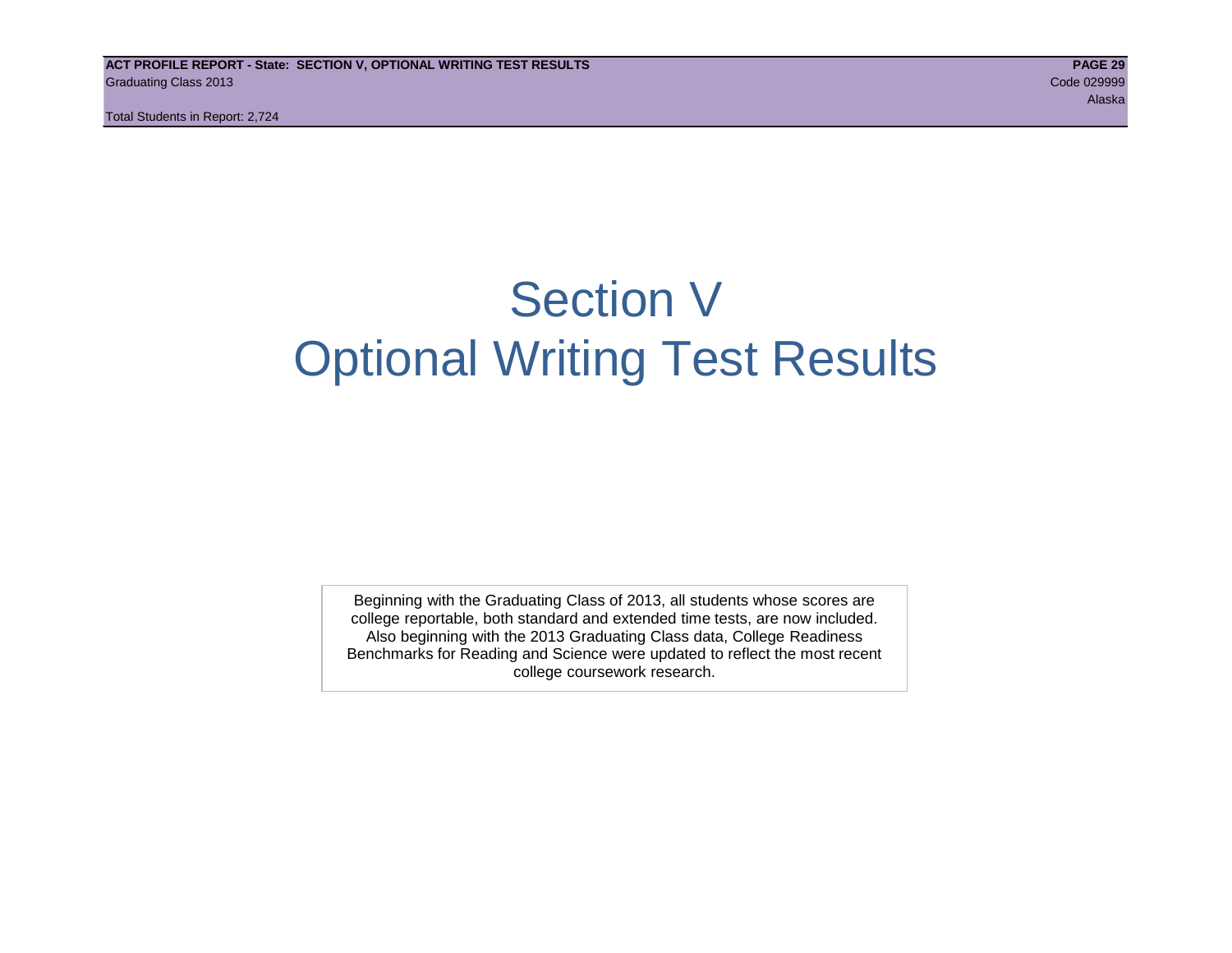### **ACT PROFILE REPORT - State: SECTION V, OPTIONAL WRITING TEST RESULTS PAGE 30**

#### Total Students in Report: 2,724

| Graduating Class 2013                                                                                            | Code 029999 |
|------------------------------------------------------------------------------------------------------------------|-------------|
|                                                                                                                  | Alaska      |
| Total Students in Report: 2,724                                                                                  |             |
| Table 5.1. Average ACT English and Writing Scores by Race/Ethnicity and Gender for students who took ACT Writing |             |

|                                        |              |                 | <b>Average ACT Scores</b> |                |              |                 |                                 |                 |  |  |  |
|----------------------------------------|--------------|-----------------|---------------------------|----------------|--------------|-----------------|---------------------------------|-----------------|--|--|--|
|                                        | N            |                 |                           | <b>English</b> |              | <b>Essay</b>    | <b>English/Writing Combined</b> |                 |  |  |  |
|                                        | <b>State</b> | <b>National</b> | <b>State</b>              | National       | <b>State</b> | <b>National</b> | <b>State</b>                    | <b>National</b> |  |  |  |
| <b>All Students</b>                    | 1,812        | 942,769         | 20.9                      | 21.3           | 6.9          | 7.0             | 20.1                            | 20.5            |  |  |  |
| Black/African American                 | 50           | 114,751         | 17.4                      | 16.3           | 6.7          | 6.1             | 17.5                            | 16.0            |  |  |  |
| American Indian/Alaska Native          | 208          | 6,031           | 14.3                      | 16.8           | 5.6          | 6.1             | 14.1                            | 16.4            |  |  |  |
| White                                  | 969          | 518.407         | 23.2                      | 22.9           | 7.3          | 7.2             | 22.2                            | 21.9            |  |  |  |
| Hispanic/Latino                        | 127          | 151.504         | 19.4                      | 18.6           | 6.8          | 6.8             | 19.0                            | 18.3            |  |  |  |
| Asian                                  | 122          | 54,580          | 19.0                      | 23.5           | 6.8          | 7.6             | 18.6                            | 22.7            |  |  |  |
| <b>Native Hawaiian/Other Pac. Isl.</b> | 19           | 2,812           | 15.4                      | 19.5           | 6.4          | 6.9             | 15.7                            | 19.2            |  |  |  |
| ITwo or more races                     | 184          | 35,355          | 20.3                      | 21.5           | 6.9          | 7.0             | 19.7                            | 20.6            |  |  |  |
| Prefer not/No Response                 | 133          | 59,329          | 19.9                      | 21.8           | 6.4          | 7.1             | 18.9                            | 20.9            |  |  |  |
| <b>Males</b>                           | 783          | 423,104         | 20.6                      | 21.0           | 6.6          | 6.7             | 19.7                            | 20.1            |  |  |  |
| Females                                | 1,028        | 513,945         | 21.1                      | 21.6           | 7.1          | 7.2             | 20.5                            | 20.9            |  |  |  |
| <b>Missing</b>                         |              | 5,720           | 10.0                      | 16.6           | 6.0          | 6.3             | 11.0                            | 16.5            |  |  |  |